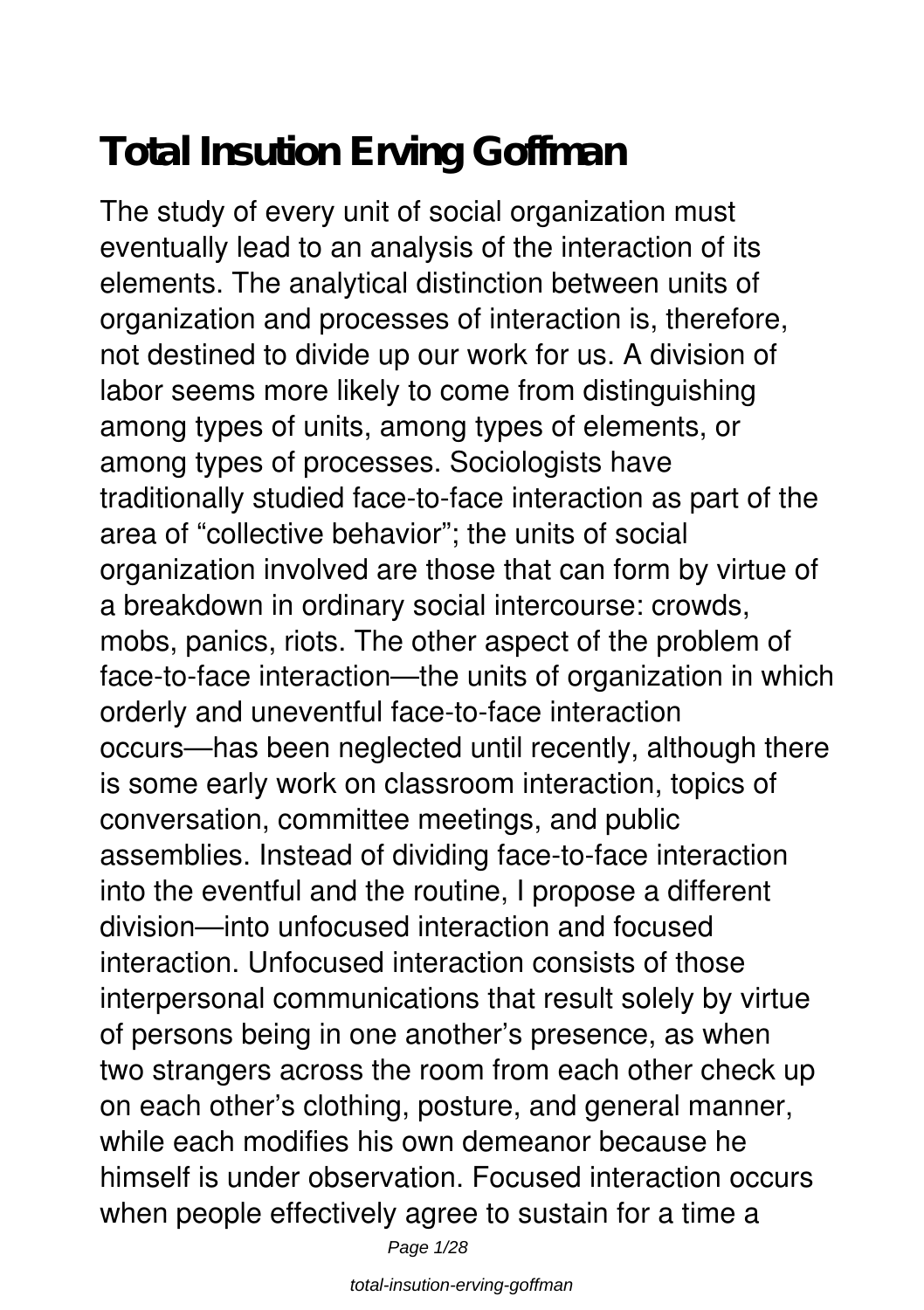single focus of cognitive and visual attention, as in a conversation, a board game, or a joint task sustained by a close face-to-face circle of contributors. Those sustaining together a single focus of attention will, of course, engage one another in unfocused interaction, too. They will not do so in their capacity as participants in the focused activity, however, and persons present who are not in the focused activity will equally participate in this unfocused interaction. The two papers in this volume are concerned with focused interaction only. I call the natural unit of social organization in which focused interaction occurs a focused gathering, or an encounter, or a situated activity system. I assume that instances of this natural unit have enough in common to make it worthwhile to study them as a type. Three different terms are used out of desperation rather than by design; as will be suggested, each of the three in its own way is unsatisfactory, and each is satisfactory in a way that the others are not. The two essays deal from different points of view with this single unit of social organization. The first paper, "Fun in Games," approaches focused gatherings from an examination of the kind of games that are played around a table. The second paper, "Role Distance," approaches focused gatherings through a review and criticism of social-role analysis. The study of focused gatherings has been greatly stimulated recently by the study of group psychotherapy and especially by "small-group analysis." I feel, however, that full use of this work is impeded by a current tendency to identify focused gatherings too easily with social groups. A small

but interesting area of study is thus obscured by the

Page 2/28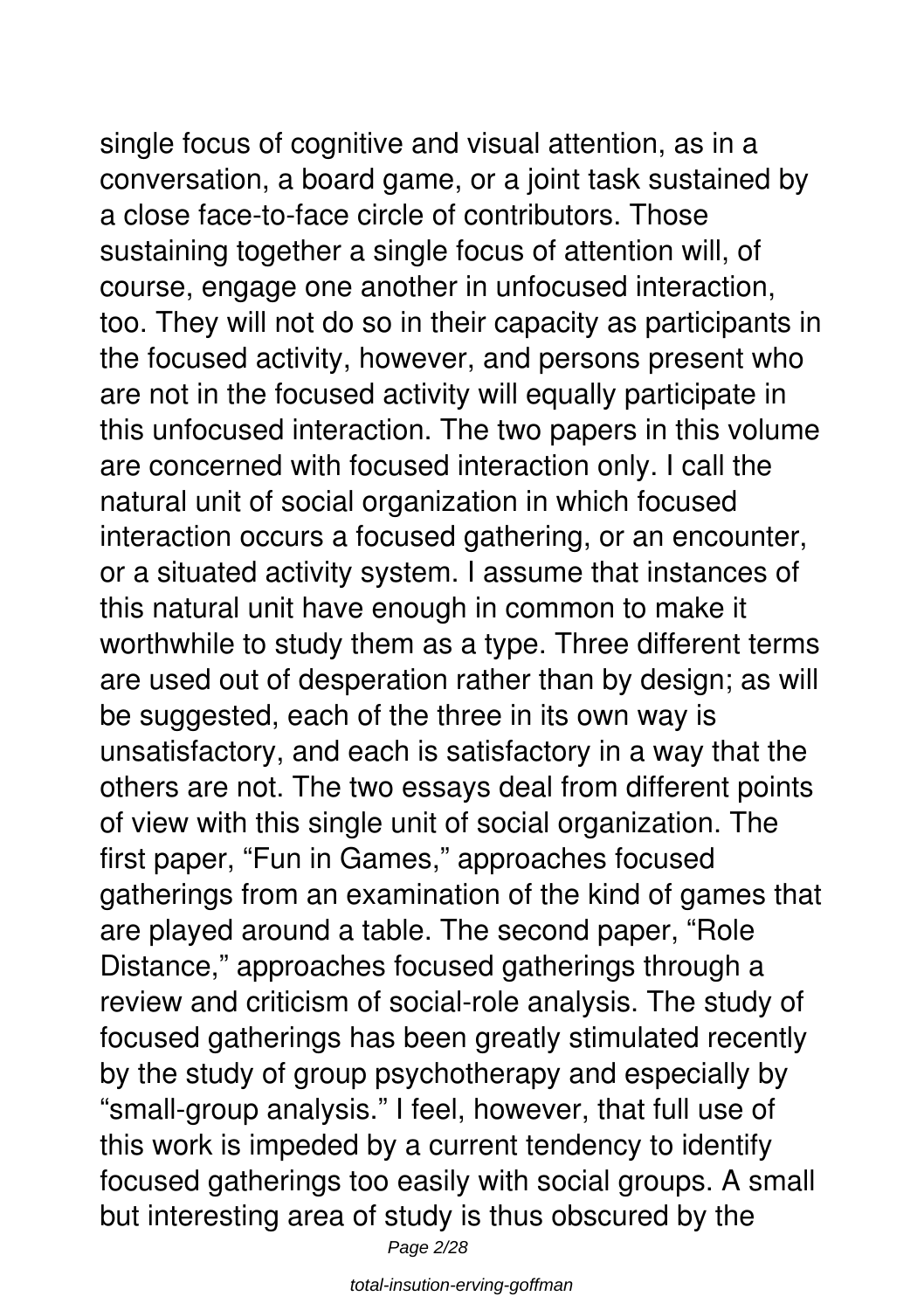biggest title, "social group," that can be found for it. The horrific torture and execution of hundreds of thousands of Cambodians by Pol Pot's Khmer Rouge during the 1970s is one of the century's major human disasters. David Chandler, a world-renowned historian of Cambodia, examines the Khmer Rouge phenomenon by focusing on one of its key institutions, the secret prison outside Phnom Penh known by the code name "S-21." The facility was an interrogation center where more than 14,000 "enemies" were questioned, tortured, and made to confess to counterrevolutionary crimes. Fewer than a dozen prisoners left S-21 alive. During the Democratic Kampuchea (DK) era, the existence of S-21 was known only to those inside it and a few high-ranking Khmer Rouge officials. When invading Vietnamese troops discovered the prison in 1979, murdered bodies lay strewn about and instruments of torture were still in place. An extensive archive containing photographs of victims, cadre notebooks, and DK publications was also found. Chandler utilizes evidence from the S-21 archive as well as materials that have surfaced elsewhere in Phnom Penh. He also interviews survivors of S-21 and former workers from the prison. Documenting the violence and terror that took place within S-21 is only part of Chandler's story. Equally important is his attempt to understand what happened there in terms that might be useful to survivors, historians, and the rest of us. Chandler discusses the "culture of obedience" and its attendant dehumanization, citing parallels between the Khmer Rouge executions and the Moscow Show Trails of the 1930s, Nazi genocide, Indonesian massacres in

Page 3/28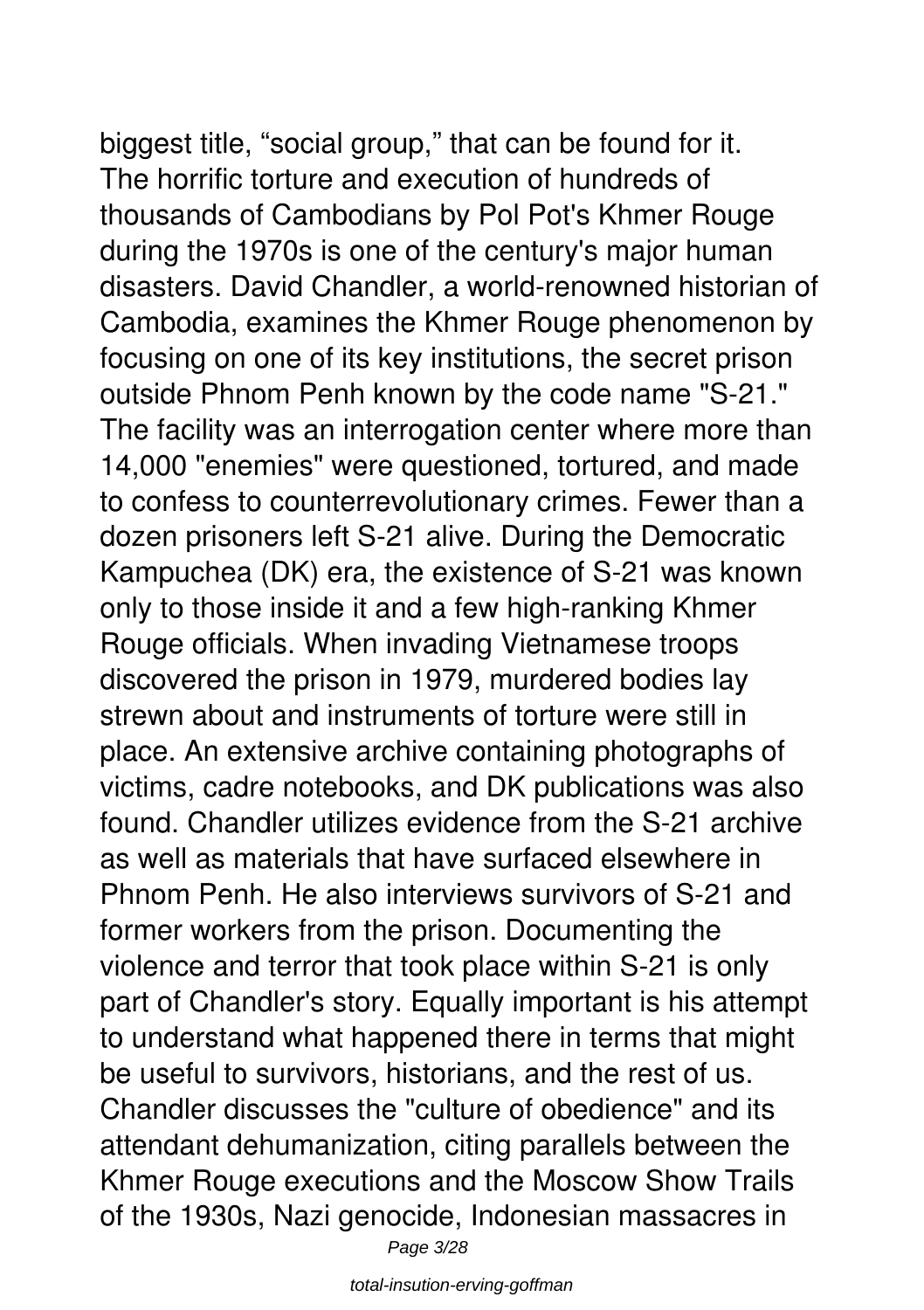1965-66, the Argentine military's use of torture in the 1970s, and the recent mass killings in Bosnia and Rwanda. In each of these instances, Chandler shows how turning victims into "others" in a manner that was systematically devaluing and racialist made it easier to mistreat and kill them. More than a chronicle of Khmer Rouge barbarism, Voices from S-21 is also a judicious examination of the psychological dimensions of statesponsored terrorism that conditions human beings to commit acts of unspeakable brutality.

This book is about Erving Goffman's frame analysis as it, on the one hand, was presented in his 1974 book Frame Analysis and, on the other, was actually conducted in a number of preceding substantial analyses of different aspects of social interaction such as facework, impression management, fun in games, behavior in public places and stigmatization. There was, in other words, a frame analytic continuity in Goffman's work. In an article published after his death in 1982, Goffman also maintained that he throughout his career had been studying the same object: the interaction order. In this book, the author states that Goffman also applied an overarching perspective on social interaction: the dynamic relation between ritualization, vulnerability and working consensus. However, there were also cracks in Goffman ?s work and one is shown here with reference to the leading question in Frame Analysis – what is it that's going on here? While framed on a "microsocial" level, that question ties in with "the interaction order" and frame analysis as a method. If, however, it is framed on a societal level, it mirrors metareflective and metasocial

Page 4/28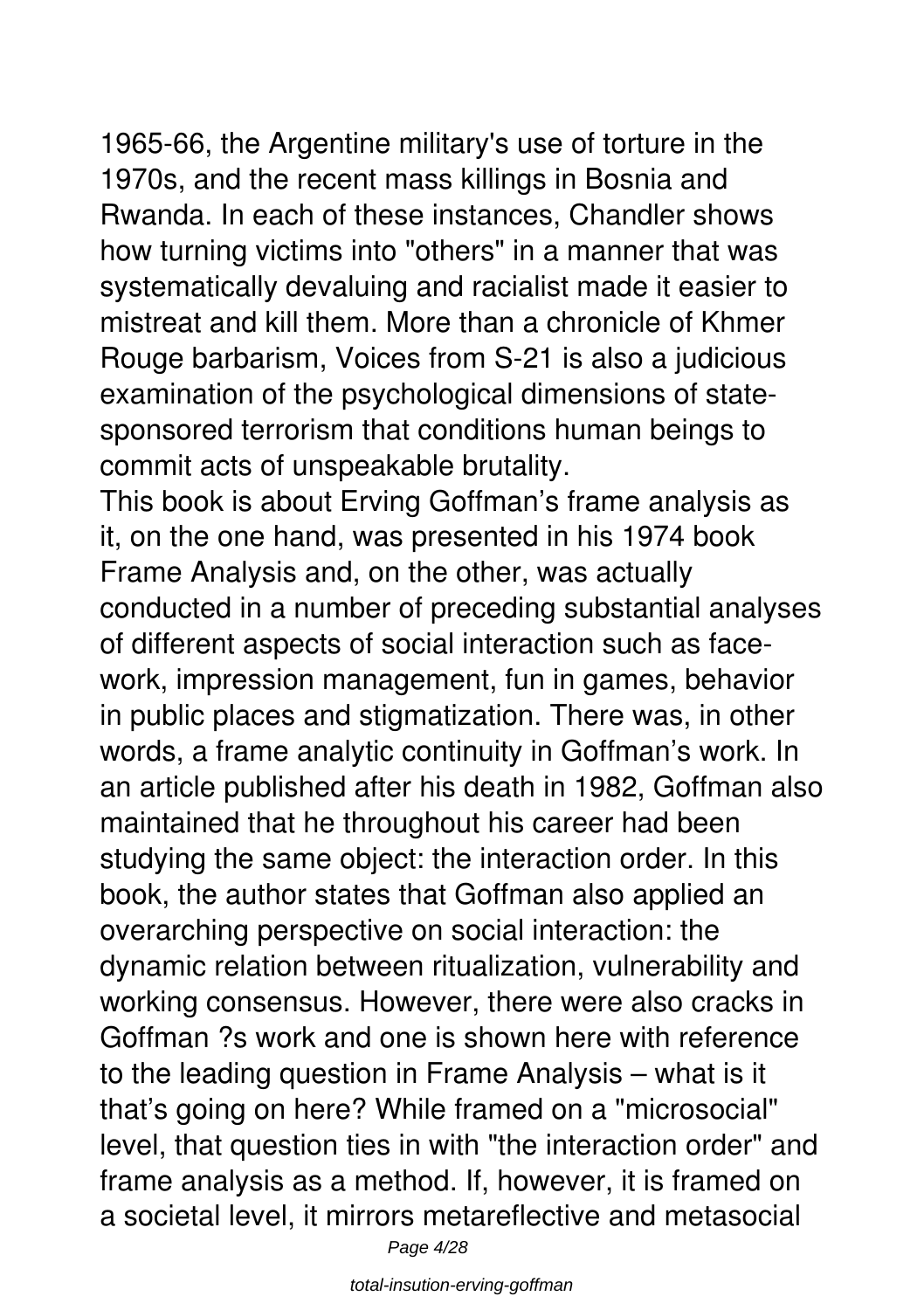manifestations of changes and unrest in the interaction order that, in some ways, herald the emphasis on

contingency, uncertainty and risk in later sociology. Through analyses of social media as a possible new interaction order – where frame disputes are frequent – and of interactional power, the applicability of Goffman's frame analysis is illustrated. As such, this book will appeal to scholars and students of social theory, classical sociology and social interaction.

Why do people enter total institutions – places that confine and control them around the clock – and how does the experience change them? This book updates Goffman's classic model by introducing the Re-inventive Institution, where members voluntarily commit themselves to pursue regimes of self-improvement.

A History of the Work Concept

The Social Thought of Erving Goffman

Carceral Spaces

The Goffman Reader

Ideas on Institutions

From Physics to Economics

*Decades after his death, the figure of Erving Goffman (1922–82) continues to fascinate. Perhaps the best-known sociologist of the second half of the twentieth century, Goffman was an unquestionably significant thinker whose reputation extended well beyond his parent discipline. A host of concepts irrevocably linked to Goffman's name – such as 'presentation of self', 'total institutions', 'stigma', 'impression management' and 'passing' – are now staples in a wide range of academic discourses and are slipping into common usage. Goffman's writings uncover a previously unnoticed pattern*

Page 5/28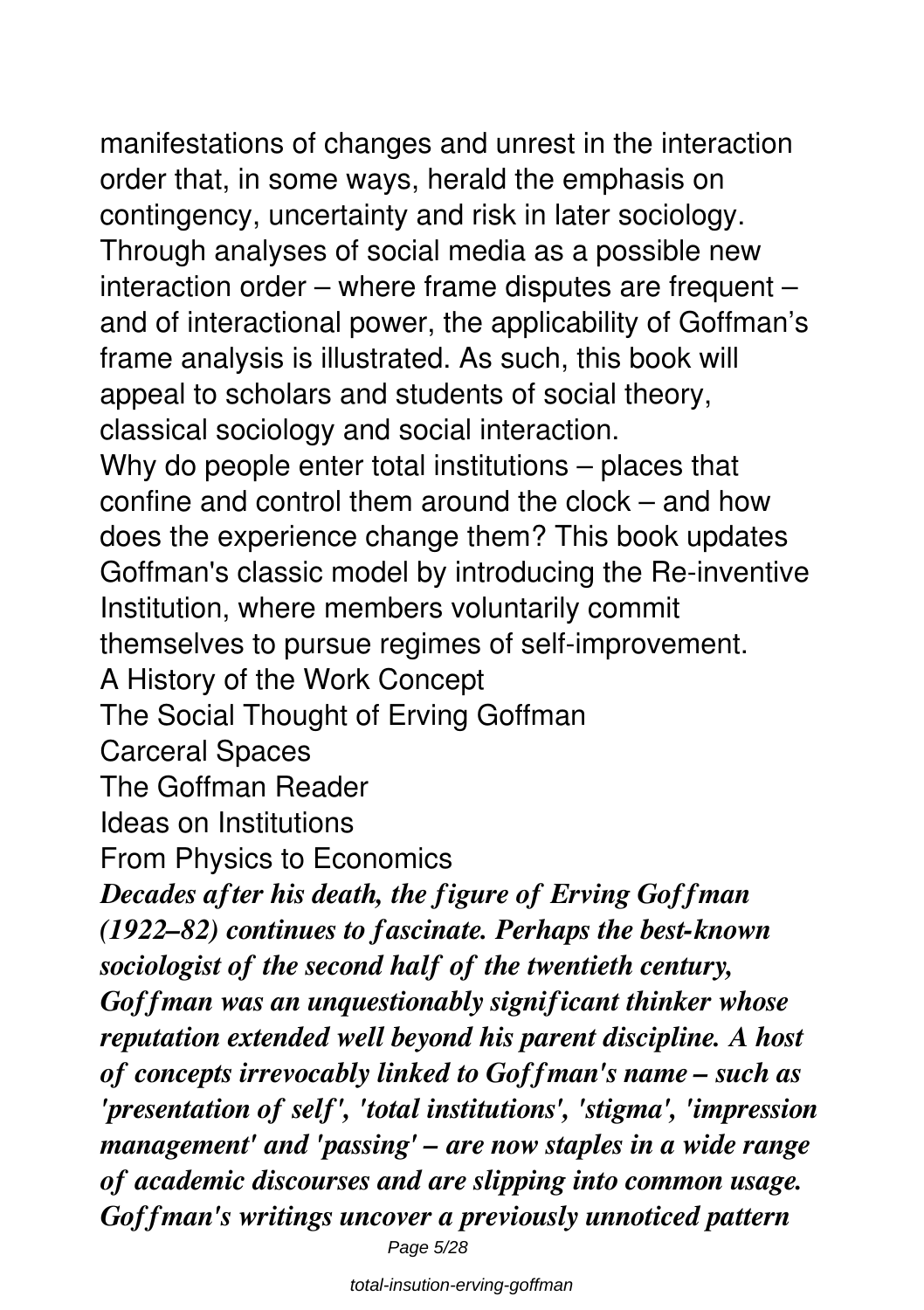*and order in the minutiae of everyday interaction. Readers are often shocked when they recognize themselves in his shrewd analyses of errors, awkwardness and common predicaments. Greg Smith's book traces the emergence of Goffman as a sociological virtuoso, and offers a compact guide both to his sociology and to the criticisms and debates it has stimulated.*

*This is a review of the major English-language literature of the past two decades on the experience of living in total institutions - hospitals, mental hospitals, prisons. The survey opens with a consideration of the writings of Erving Goffman, Michael Foucault, and Thomas Szasz. They shattered the liberal consensus that the purpose of imprisonment was to reform, and that understanding and counseling could reform. Instead, their work argued that the purpose of prisons and mental hospitals was social control, and that prisons created criminals and mental facilities created mental illness. Part II looks at four British studies : Russell Barton's "Institutional neurosis" which suggested the existence of a new disease entity; Peter Townsend's "The last refuge", a study of old people in residential care; The Morrisses' "Pentonville", a study of a London prison which became a classic in criminology; and "Sans everything", a symposium which paved the way for a series of official hospital enquiries in the 1970s. Part III examines David Rothman's two historical studies on how and why the U.S. constructed institutions, and how and why reform movements failed; N.N. Kittrie's "The right to be different", a wideranging attack on the compulsory treatment of a variety of 'deviants', including the mentally ill, juvenile delinquents and drug abusers; Cohen and Taylor's "Psychological survival", a* Page 6/28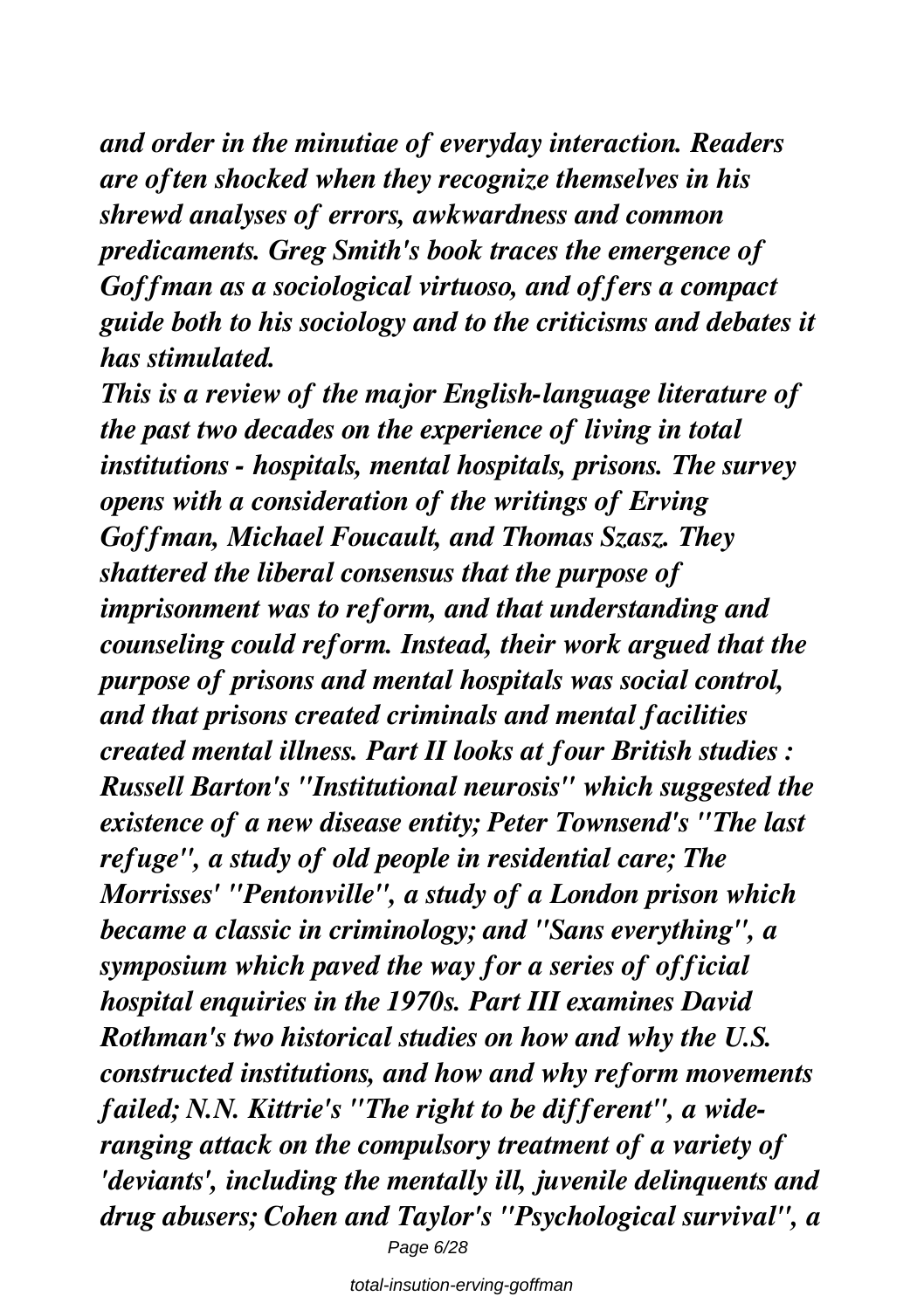*disturbing analysis of the lives of long-term prisoners in a maximum security wing; Zimbardo's Stanford Prison Experiment on the malignant effects of prison conditions on the personalities of both prisoners and their guards; and King and Elliott's study of Albany Prison, showing how a promising therapeutic experiment went wrong. Seminar paper from the year 2004 in the subject Sociology - Individual, Groups, Society, grade: 1,3, University of Regensburg, language: English, abstract: In view of the current disclosure of torture in war prisons in Iraq, but also through the disclosure of mistreatment in the Brandenburg an der Havel prison, it becomes clear how explosive the concept of total institutions still is more than forty years after its publication by Goffman. In his work Asyle, first published in 1961, Erving Goffman (1922-1982) summarizes in four essays his many years of sociological studies on the inmates of psychiatric clinics. From 1954 to 1957, Goffman was a visiting professor at the National Institute of Mental Health in Bethesda, Maryland. During this time he spent over a year doing field studies at St. Elizabeth's Hospital (Washington D.C.), which then had about 7,000 inmates. Goffman's own experiences in dealing directly with the inmates of St. Elizabeth's Hospital are included in the book as well as countless descriptions of other well-known and lesser-known authors (e.g. George Orwell, Herman Melville), who spent some years of their lives in prison, in the monastery, in the boarding school, in an orphanage, in the military or in similar institutions. Goffman first encountered the term total institution in a 1952 graduate seminar on institutions. Coined by Everett Hughes, the term must have intrigued Goffman from the start. Burns writes: "It is clear from Goffman's*

Page 7/28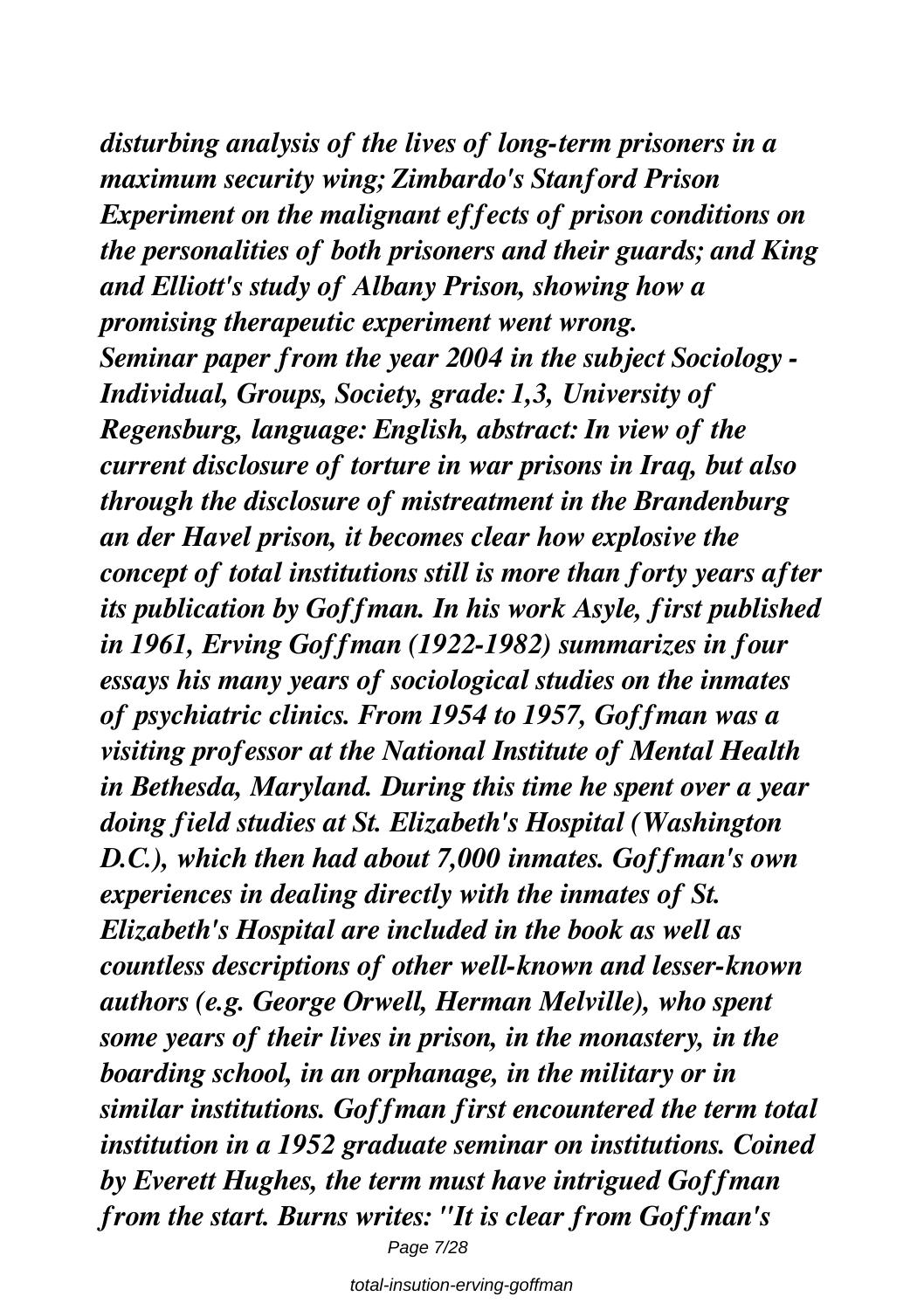*course notes (he gave me a copy of them) that is must have been a remarkable teaching enterprise - enlivened with allusions, encyclopedic in is coverage, and radically critical and innovative in is approach." . But while Goffman thought of the term social institution in a way that differed from Hughes', he adopted the term total institution in Hughes' sense. For Hughes, these were "social institutions which were much more shut off from the outside world" - he cites nunneries as an example - Goffman accordingly relates his observations to "the situation of those 'extruded' from society'. In this work, the aim is first to present Goffman's concept of total institutions and to go into the points of view of the inmates, the staff and the points of contact of both groups. Subsequently, the concept should be examined and assessed with regard to its possible application and possibilities should be found to further differentiate the concept.*

*When the wind of the 1960s blew through the world of psychiatry In 1961, when Franco Basaglia arrived outside the grim walls of the Gorizia asylum, on the Italian border with Yugoslavia, it was a place of horror, a Bedlam for the mentally sick and excluded, redolent of Basaglia's own wartime experience inside a fascist gaol. Patients were frequently restrained for long periods, and therapy was largely a matter of electric and insulin shocks. The corridors stank, and for many of the interned the doors were locked for life. This was a concentration camp, not a hospital. Basaglia, the new Director, was expected to practise all the skills of oppression in which he had been schooled, but he would have none of this. The place had to be closed down by opening it up from the inside, bringing freedom and democracy to the*

Page 8/28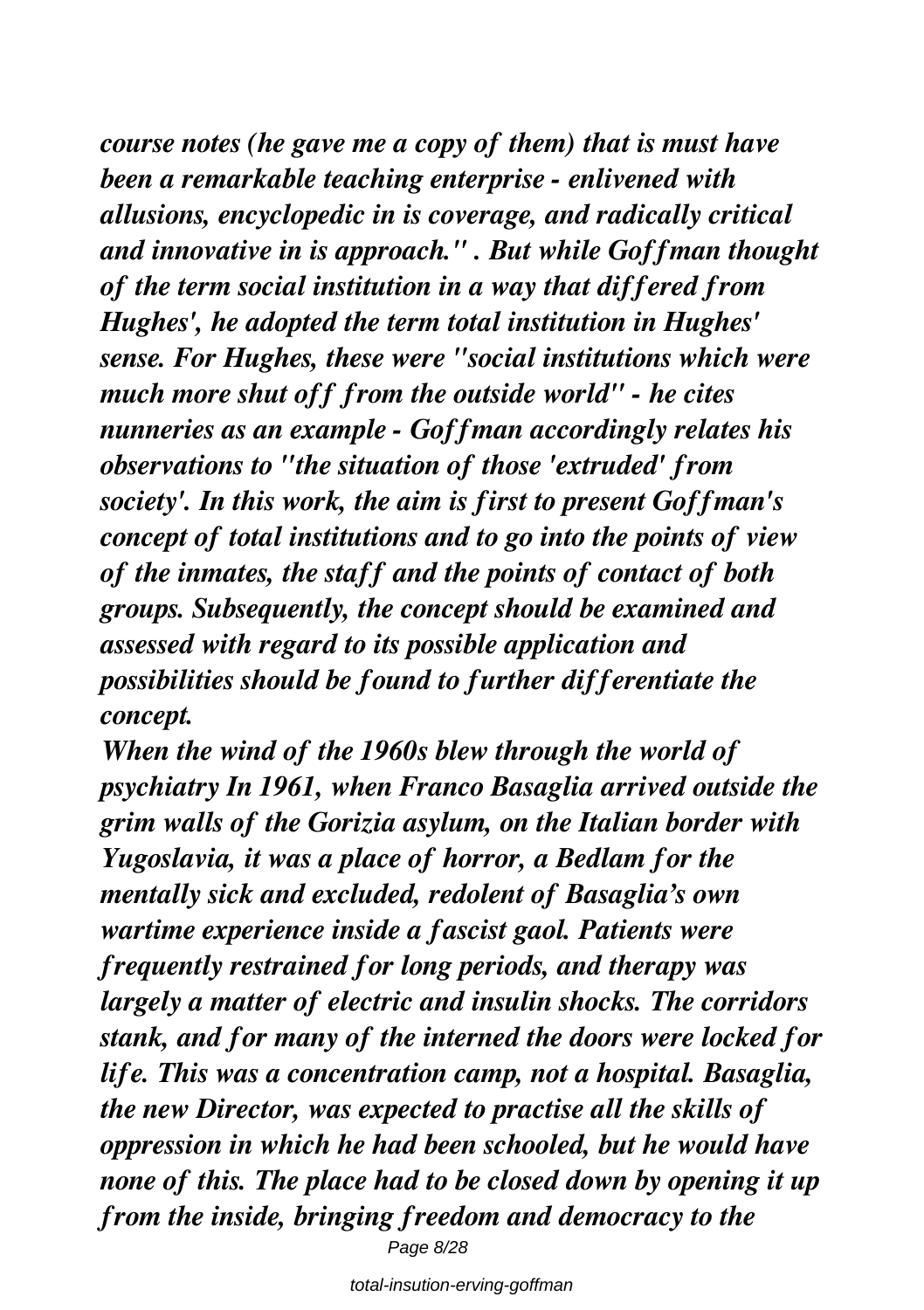*patients, the nurses and the psychiatrists working in that "total institution." Inspired by the writings of authors such as Primo Levi, R.D. Laing, Erving Goffman, Michel Foucault and Frantz Fanon, and the practices of experimental therapeutic communities in the UK, Basaglia's seminal work as a psychiatrist and campaigner in Gorizia, Parma and Trieste fed into and substantially contributed to the national and international movement of 1968. In 1978 a law was passed (the "Basaglia law") which sanctioned the closure of the entire Italian asylum system. The first comprehensive study of this revolutionary approach to mental health care, The Man Who Closed the Asylums is a gripping account of one of the most influential movements in twentieth-century psychiatry, which helped to transform the way we see mental illness. Basaglia's work saved countless people from a miserable existence, and his legacy persists, as an object lesson in the struggle against the brutality and ignorance that the establishment peddles to the public as common sense.*

# *A Reader*

*Stigma*

*Essays on the Social Situation of Mental Patients and Other Inmates*

*Analysing the Literature on Long-term Care and Custody Franco Basaglia and the Revolution in Mental Health Care Nursing and Collaborative Practice*

*As author of Citizen Power in 1971, Senator Gravel determined that much of what he wrote then is apropos in America today; hence, the release of Citizen Power: A Mandate for Change that reflects the accuracy of his evaluation of problems*

Page 9/28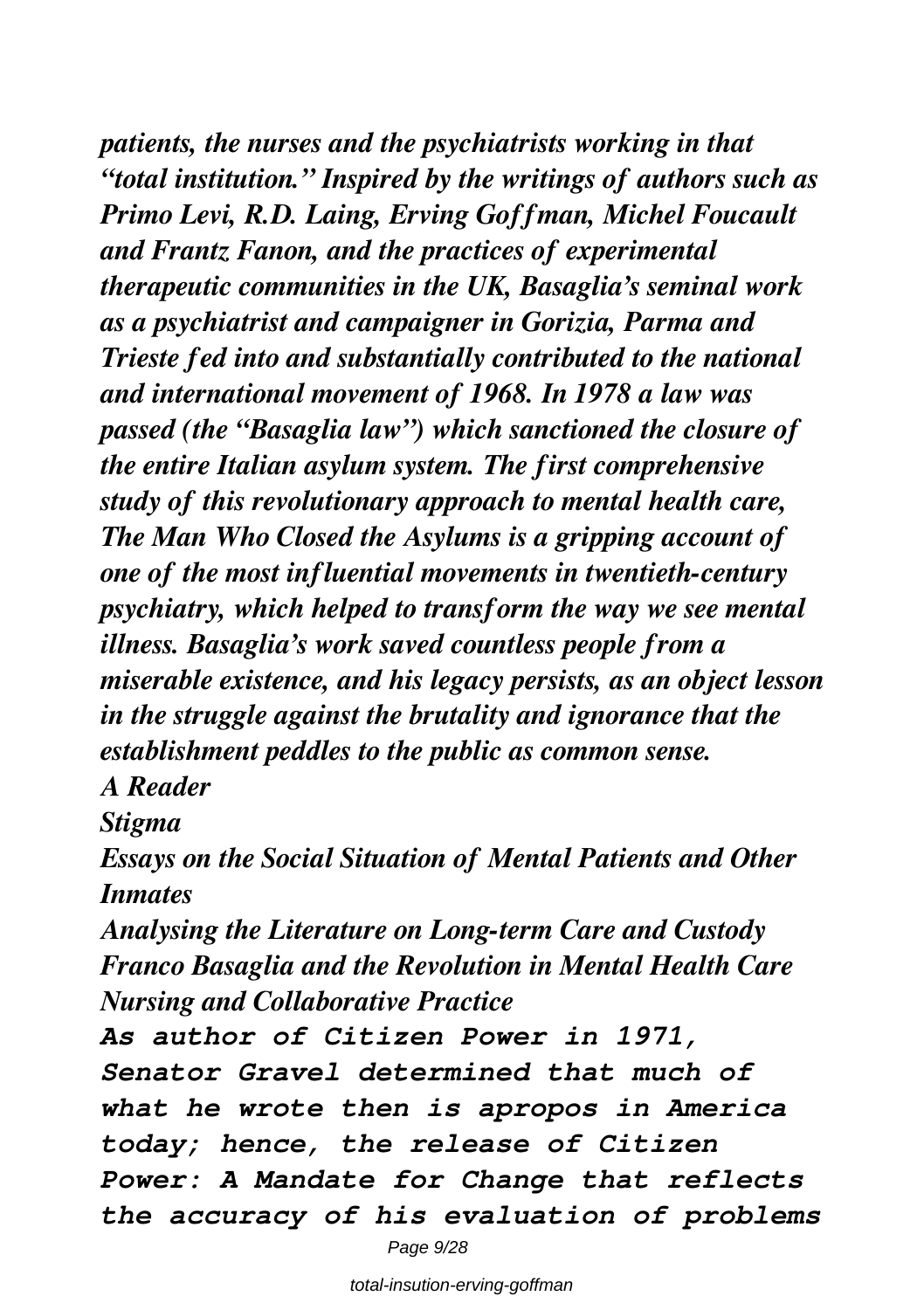*then, his current position on a number of issues facing America now, and the process Americans can undertake to become empowered as lawmakers in partnership with their elected legislators. This book draws together the work of a new community of scholars with a growing interest in carceral geography: the geographical study of practices of imprisonment and detention. It combines work by geographers on 'mainstream' penal establishments where people are incarcerated by the prevailing legal system, with geographers' recent work on migrant detention centres, where irregular migrants and 'refused' asylum seekers are detained, ostensibly pending decisions on admittance or repatriation. Working in these contexts, the book's contributors investigate the geographical location and spatialities of institutions, the nature of spaces of incarceration and detention and experiences inside them, governmentality and prisoner agency, cultural geographies of penal spaces, and mobility in the carceral context. In dialogue with emergent and topical agendas in geography around mobility, space and agency, and in relation to international policy challenges such as the (dis)functionality of imprisonment and the* Page 10/28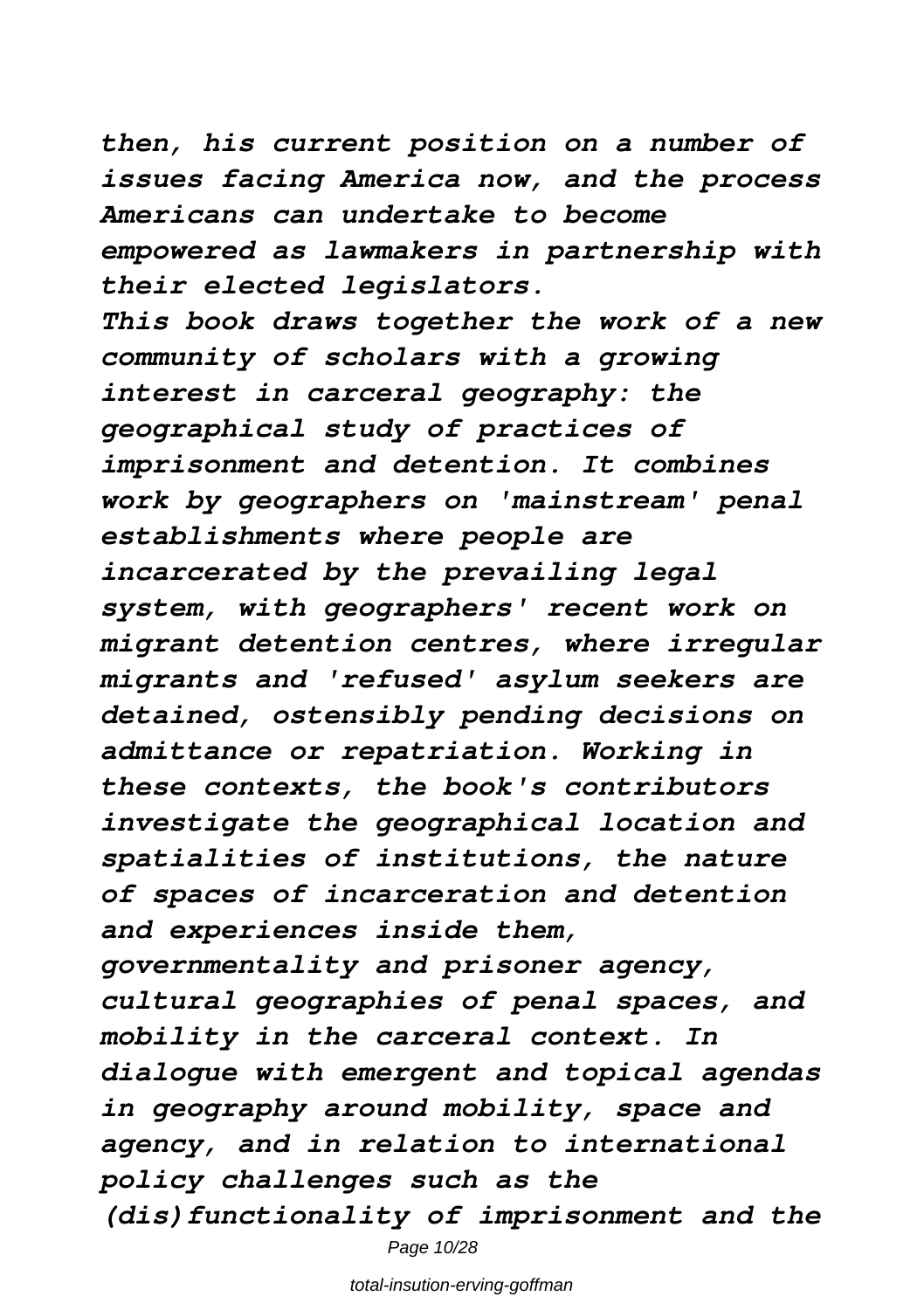*search for alternatives to detention, this book presents a timely addition to emergent interdisciplinary scholarship that will prompt dialogue among those working in geography, criminology and prison sociology.*

*This interdisciplinary collection of primary and secondary readings encourages scholars and students to engage critically with current debates about the origins, implementation and postwar interpretation of the Holocaust. Interdisciplinary content encourages students to engage with philosophical, political, cultural and literary debate as well as historiographical issues. Integrates oral histories and testimonies from both victims and perpetrators, including Jewish council leaders, victims of ghettos and camps, SS officials and German soldiers. Subsections can be used as the basis for oral or written exercises. Whole articles or substantial extracts are included wherever possible.*

*Total institutions are defined in this reader not as a separate class of social establishments that exercise complete or nearly complete control over their population, but rather as specific institutions which exhibit to an intense degree certain characteristics found in*

Page 11/28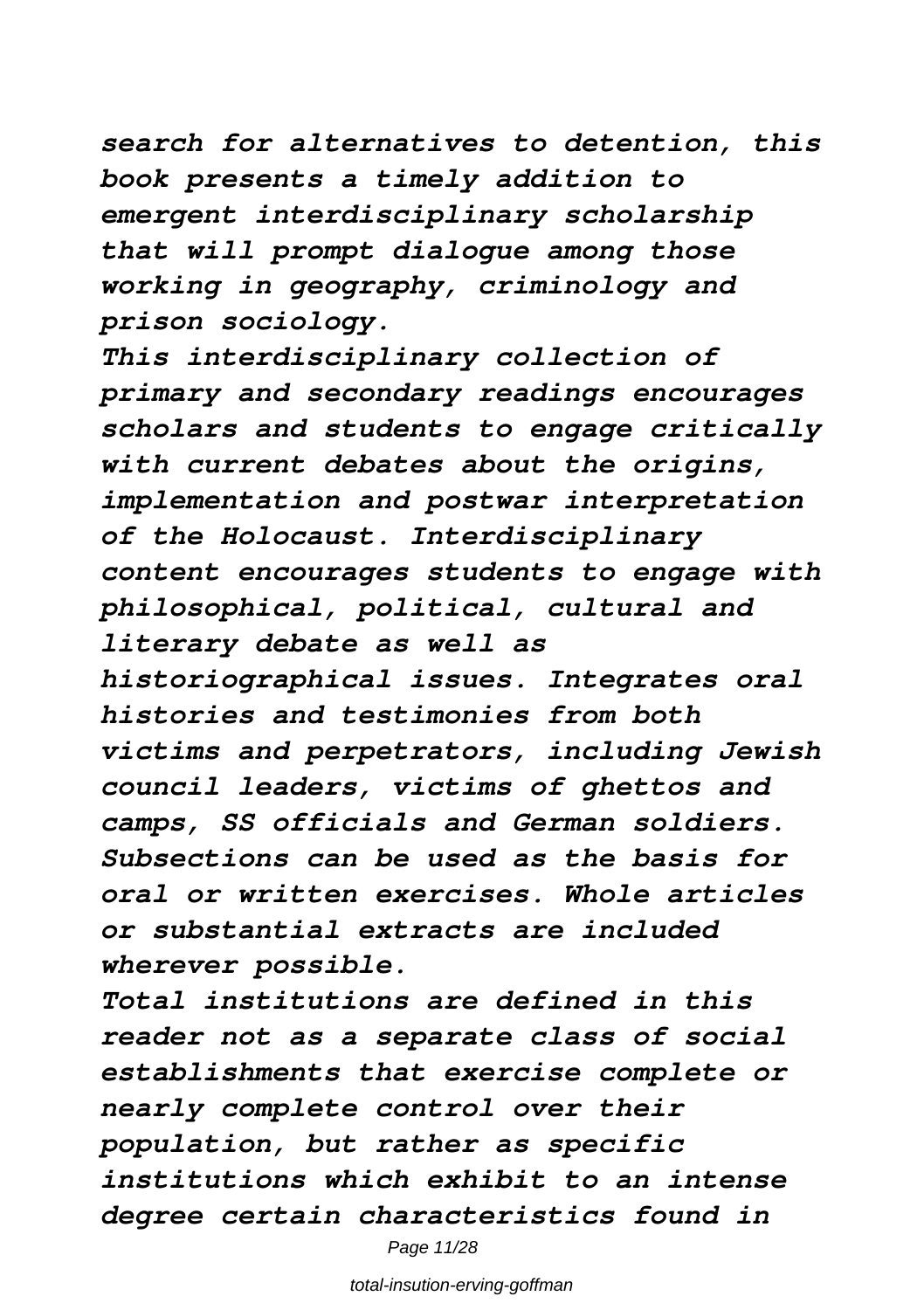*all institutions. The issue therefore is not which institutions are total and which are not, but rather how much totality does each of our institutions display? Representing an important new approach to problems of social control, this book concentrates on dynamics-how institutions change in the extent or nature of their totality over time and how they display totality in different ways-rather than the mere enumeration of common traits.*

*The Interaction Order*

*Frame Analysis*

*The Presentation of Self in Everyday Life Interaction Ritual*

### *Sociology Readings*

## *Total Institutions*

From the author of The Presentation of Self in Everyday Life, Stigma is analyzes a person's feelings about himself and his relationship to people whom society calls "normal." Stigma is an illuminating excursion into the situation of persons who are unable to conform to standards that society calls normal. Disqualified from full social acceptance, they are stigmatized individuals. Physically deformed people, ex-mental patients, drug addicts, prostitutes, or those ostracized for other reasons must constantly strive to adjust to their precarious social

Page 12/28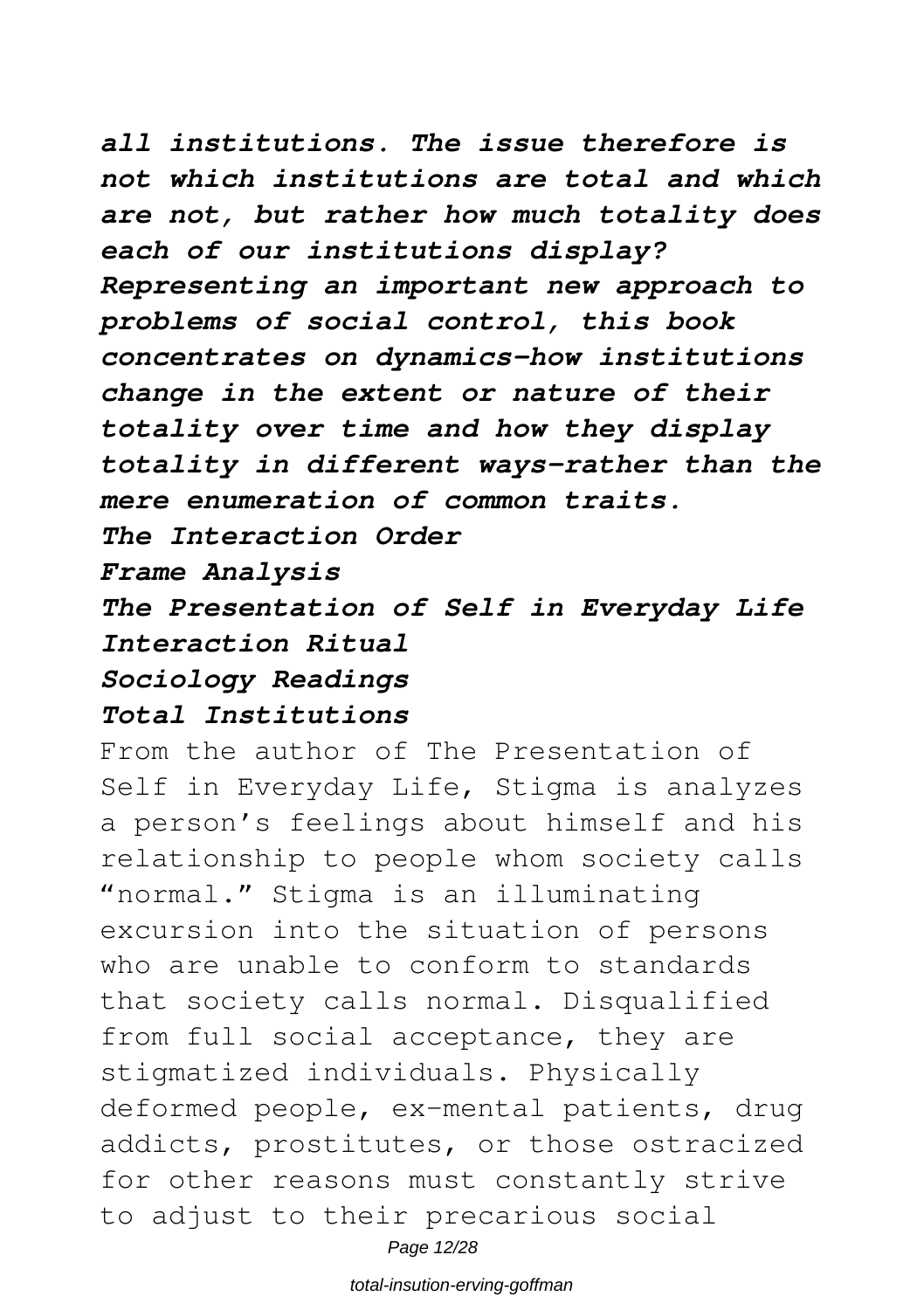# identities. Their image of themselves must

daily confront and be affronted by the image which others reflect back to them. Drawing extensively on autobiographies and case studies, sociologist Erving Goffman analyzes the stigmatized person's feelings about himself and his relationship to "normals" He explores the variety of strategies stigmatized individuals employ to deal with the rejection of others, and the complex sorts of information about themselves they project. In Stigma the interplay of alternatives the stigmatized individual must face every day is brilliantly examined by one of America's leading social analysts.

The Handbook of the Sociology of Death, Grief, and Bereavement sets issues of death and dying in a broad and holistic social context. Its three parts explore classical sociology, developments in sociological thought, and the ways that sociological insights can be useful across a broad spectrum of grief-related topics and concerns. Guidance is given in each chapter to help spur readers to examine other topics in thanatology through a sociological lens. Scholars, students, and professionals will come away from the handbook with a nuanced understanding of the social context –cultural differences,

Page 13/28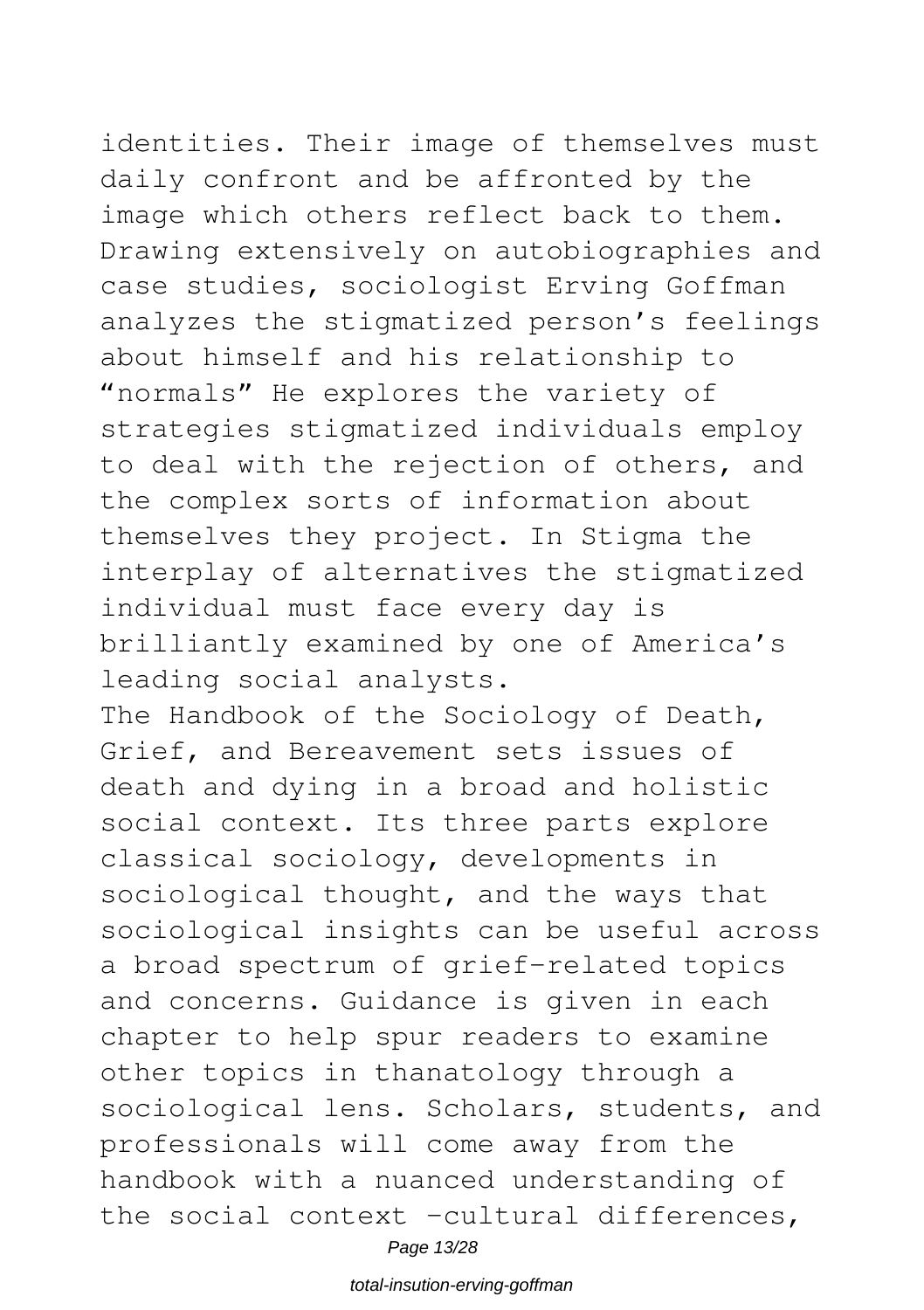power relations, the role of social processes and institutions, and various other sociological factors – that shape grief experiences.

A total institution is defined by Goffman as a place of residence and work where a large number of like-situated, individuals, cut off from the wider society for an appreciable period of time, together lead an enclosed, formally administered round of life. Prisons serve as a clear example, providing we appreciate that what is prison-like about prisons is found in institutions whose members have broken no laws. This volume deals with total institutions in general and, mental hospitals, in particular. The main focus is, on the world of the inmate, not the world of the staff. A chief concern is to develop a sociological version of the structure of the self. Each of the essays in this book were intended to focus on the same issue--the inmate's situation in an institutional context. Each chapter approaches the central issue from a different vantage point, each introduction drawing upon a different source in sociology and having little direct relation to the other chapters. This method of presenting material may be irksome, but it allows the reader to Page 14/28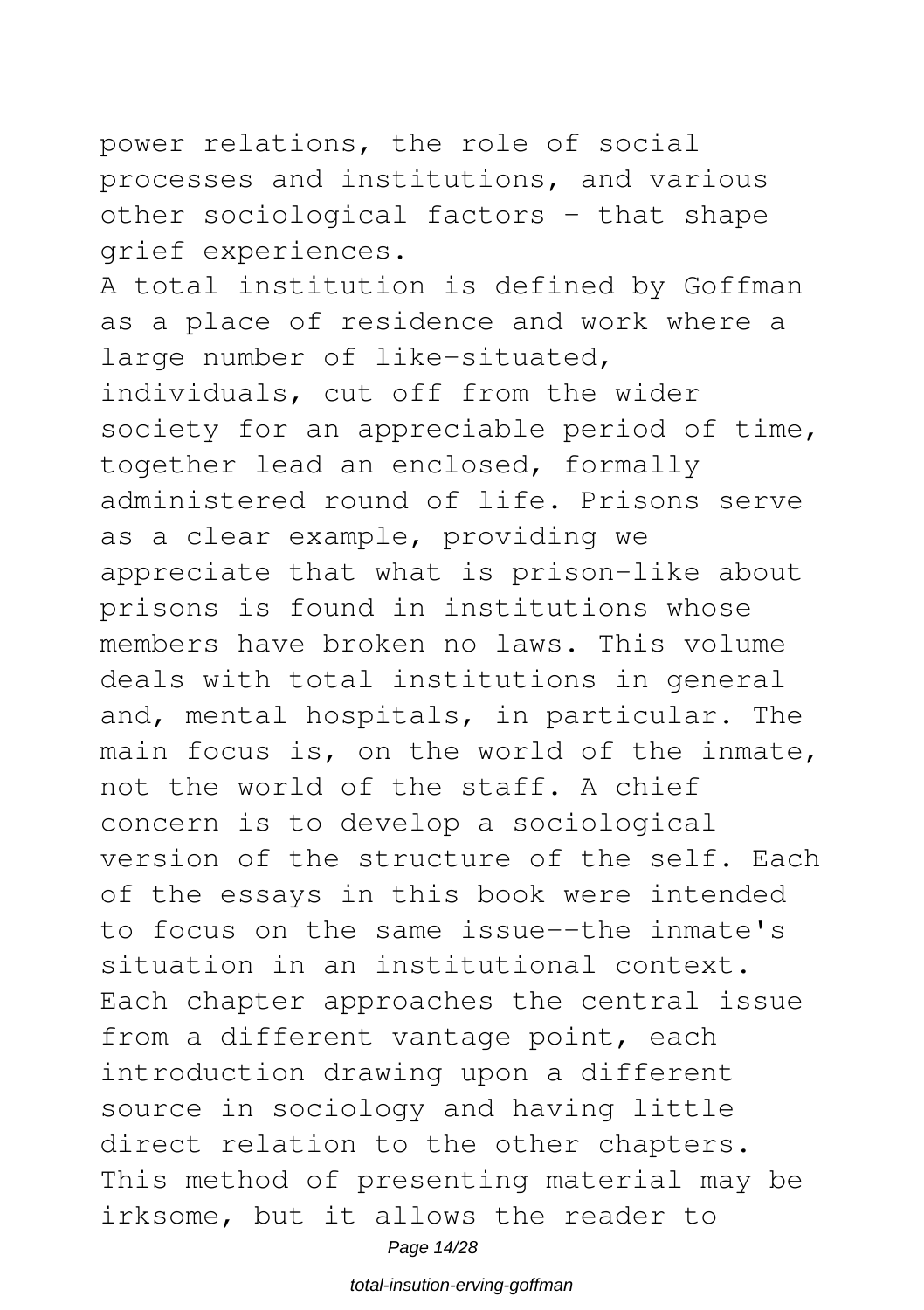pursue the main theme of each paper analytically and comparatively past the point that would be allowable in chapters of an integrated book. If sociological concepts are to be treated with affection, each must be traced back to where it best applies, followed from there wherever it seems to lead, and pressed to disclose the rest of its family.

"Not then, men and their moments. Rather, moment and their men," writes Erving Goffman in the introduction to his groundbreaking 1967 Interaction Ritual, a study of face-to-face interaction in natural settings, that class of events which occurs during co-presence and by virtue of co-presence. The ultimate behavioral materials are the glances, gestures, positionings, and verbal statements that people continuously feed into situations, whether intended or not. A sociology of occasions is here advocated. Social organization is the central theme, but what is organized is the co-mingling of persons and the temporary interactional enterprises that can arise therefrom. A normatively stabilized structure is at issue, a "social gathering," but this is a shifting entity, necessarily evanescent, created by arrivals and killed by departures. The

Page 15/28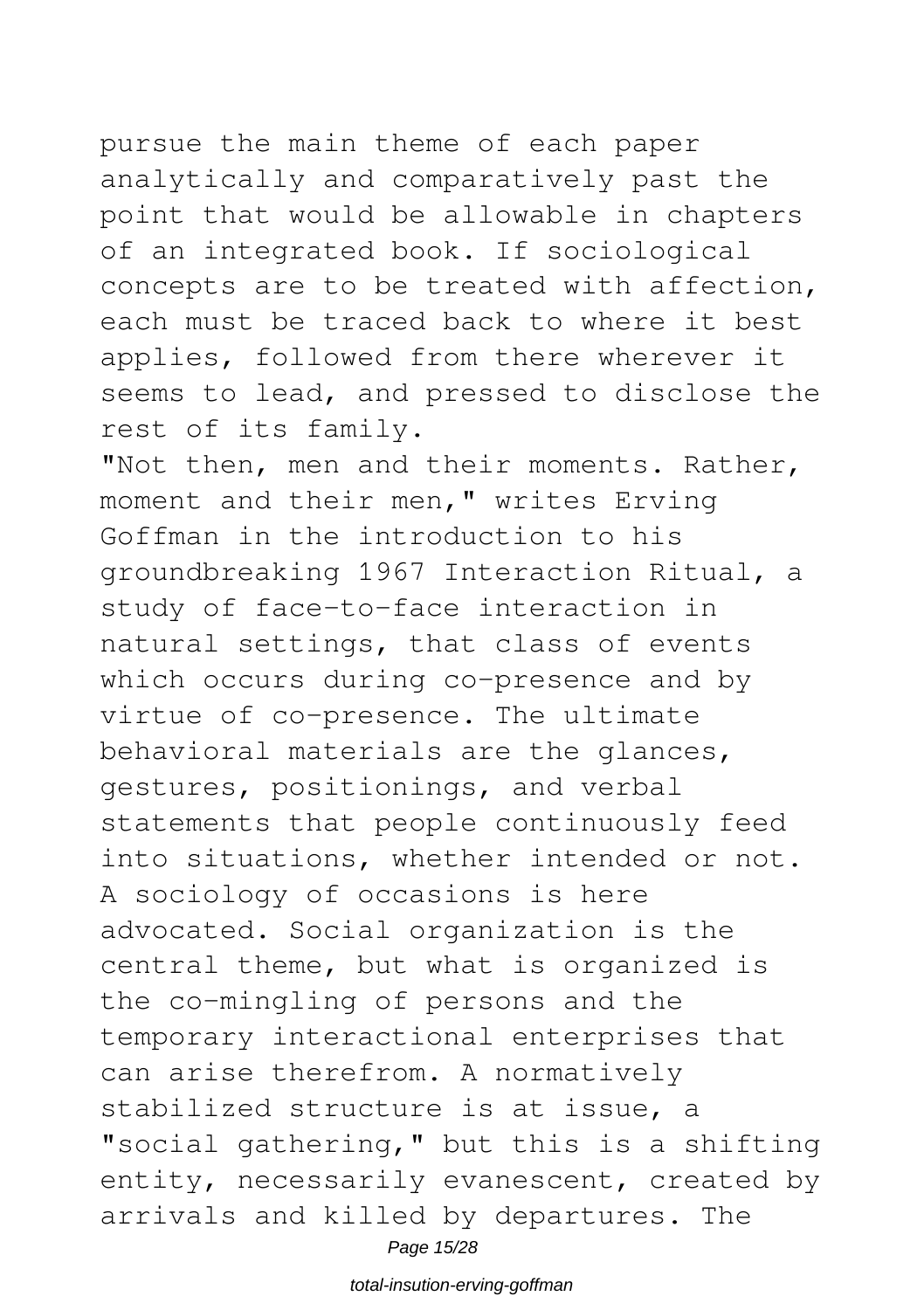major section of the book is the essay "Where the Action Is," drawing on Goffman's last major ethnographic project observation of Nevada casinos. Tom Burns says of Goffman's work "The eleven books

form a singularly compact body of writing. All his published work was devoted to topics and themes which were closely connected, and the methodology, angles of approach and of course style of writing remained characteristically his own throughout. Interaction Ritual in particular is an interesting account of daily social interaction viewed with a new perspective for the logic of our behavior in such ordinary circumstances as entering a crowded elevator or bus." In his new introduction, Joel Best considers Goffman's work in toto and places Interaction Ritual in that total context as one of Goffman's pivotal works: "His subject matter was unique. In sharp contrast to the natural tendency of many scholars to tackle big, important topics, Goffman was a minimalist, working on a small scale, and concentrating on the most mundane, ordinary social contacts, on everyday life.'" Essays in Face-to-Face Behavior Notes on the Management of Spoiled Identity

### Page 16/28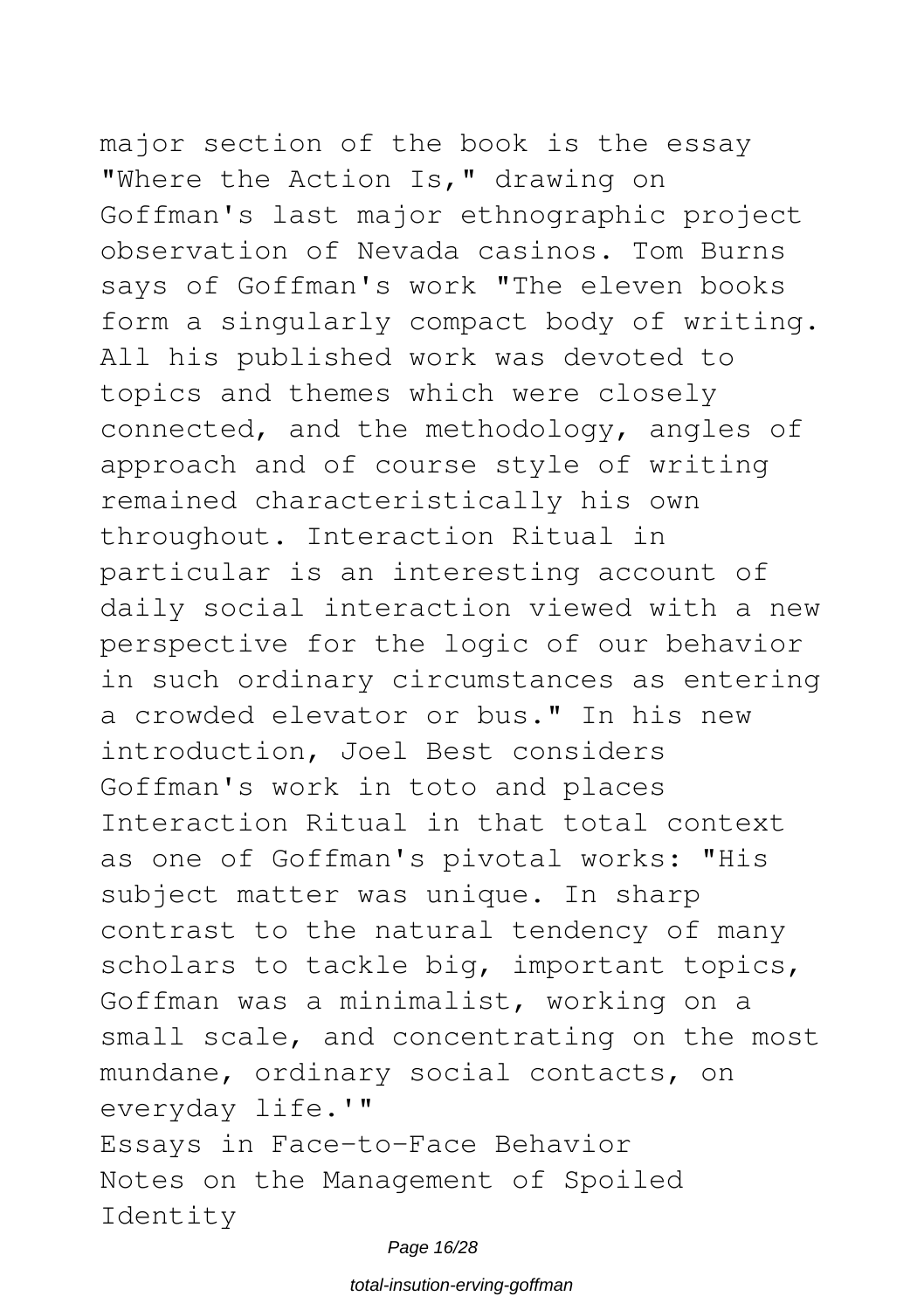From the Perspective of the New Sociology of Knowledge Erving Goffman. Concept of total

institutions

A Guide to Theory and Practice

An Essay on the Organization of Experience Featuring over 1,800 concise definitions of key terms, the Dictionary of the Social Sciences is the most comprehensive, authoritative single-volume work of its kind. With coverage on the vocabularies of anthropology, sociology, political science, economics, human geography, cultural studies, and Marxism, the Dictionary is an integrated, easy-to-use, A-to-Z reference tool. Designed for students and nonspecialists, it examines classic and contemporary scholarship including basic terms, concepts, theories, schools of thought, methodologies, issues, and controversies. As a true dictionary, it also contains concise, jargon-free definitions that explain the rich, sometimes complex language of these increasingly visible fields.

Sex, smoking, and social stratification are three very different social phenomena. And yet, argues sociologist Randall Collins, they and much else in our social lives are driven by a common force: interaction rituals. Interaction Ritual Chains is a major work of sociological theory that attempts to develop a "radical microsociology." It proposes that successful rituals create symbols of group membership and pump up

Page 17/28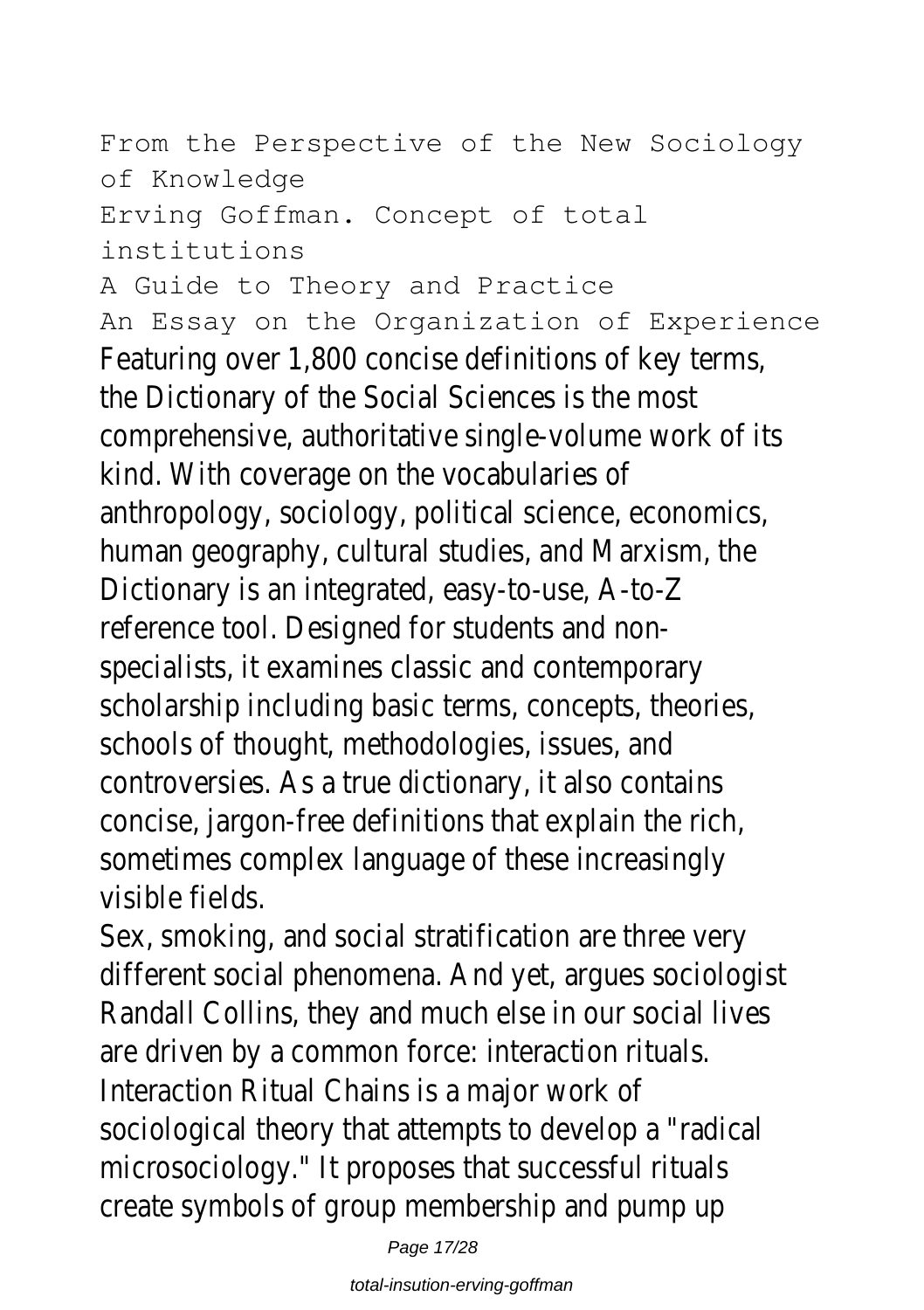individuals with emotional energy, while failed rituals drain emotional energy. Each person flows from situation to situation, drawn to those interactions

where their cultural capital gives them the best emotional energy payoff. Thinking, too, can be explained by the internalization of conversations within the flow of situations; individual selves are thoroughly and continually social, constructed from the outside in. The first half of Interaction Ritual Chains is based on the classic analyses of Durkheim, Mead, and Goffman and draws on micro-sociological research on conversation, bodily rhythms, emotions, and intellectual creativity. The second half discusses how such activities as sex, smoking, and social stratification are shaped by interaction ritual chains. For example, the book addresses the emotional and symbolic nature of sexual exchanges of all sorts--from hand-holding to masturbation to sexual relationships with prostitutes--while describing the interaction rituals they involve. This book will appeal not only to psychologists, sociologists, and anthropologists, but to those in fields as diverse as human sexuality, religious studies, and literary theory.

The work of Erving Goffman has had an enormous impact throughout the social sciences. Yet his writings have not received the detailed scrutiny which they deserve. This new book is the first comprehensive and accessible account of Erving Goffman's contributions, ranging in its scope from his very earliest work right Page 18/28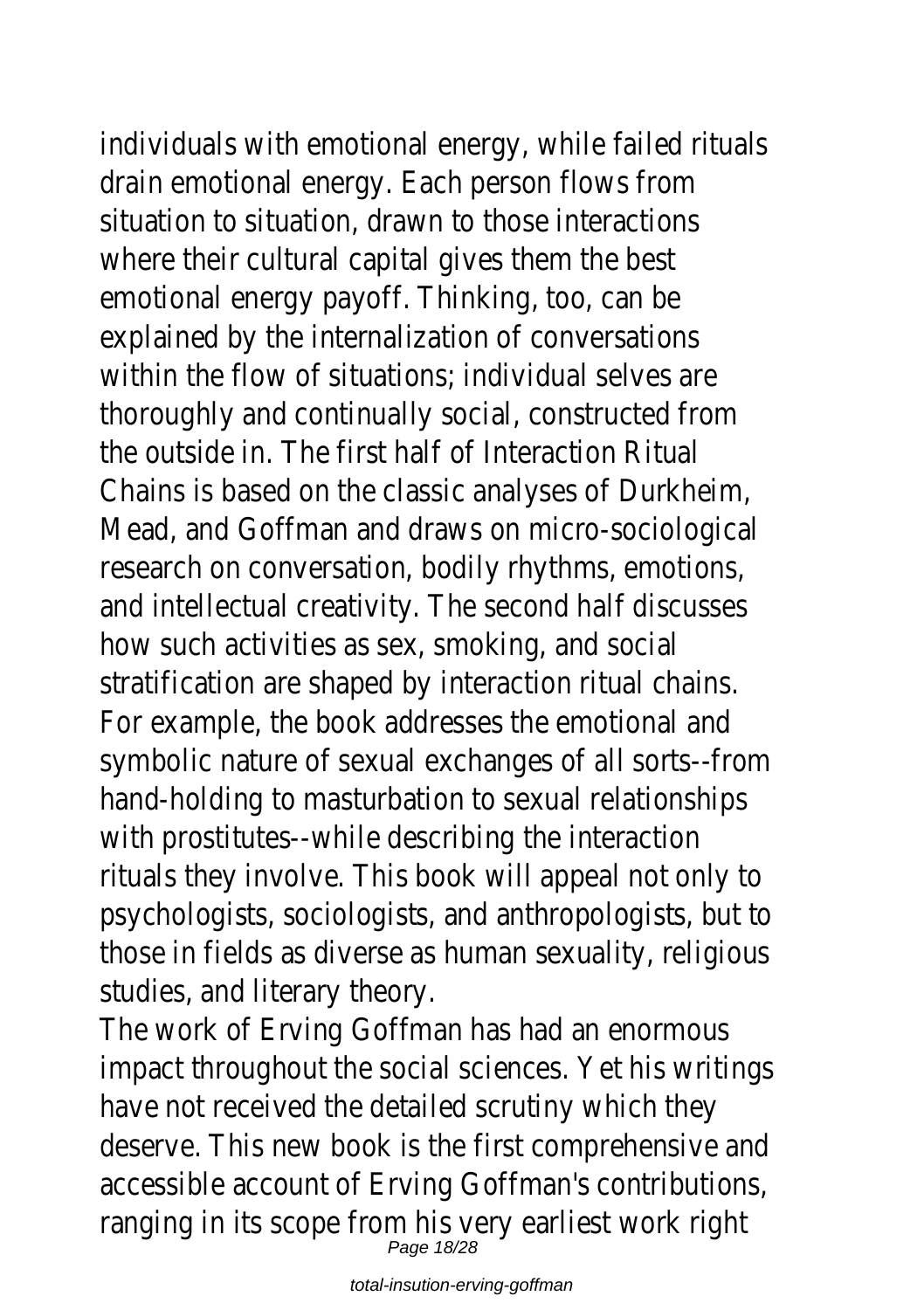up to the projects upon which he was engaged at the time of his death. Goffman's writings, Manning argues, are much more systematic and conceptually powerful than is ordinarily acknowledged. The book thus offers a defence of Goffman's writings as well as providing an introduction for those who have no prior acquaintance with Goffman's ideas.

Part of the SAGE Social Thinker series, this book serves as a concise and inviting introduction to the life and works of Erving Goffman, one of the most prominent social theorists in postwar sociology. Goffman's ideas continue to influence scholars in various fields and have also attracted many readers outside conventional academia. Goffman's overall research agenda was the exploration of what he termed the interaction order—that is, the micro social order that regulates the co-mingling of people in each other's immediate presence. He coined several new concepts (face-work, impression management, role distance, civil inattention, etc.) with which to grasp and understand the complexities and basic social restructuring of everyday life, many of which are now part of sociology's standard vocabulary. Total Institutions and Reinvented Identities Encyclopedia of Social Theory The Holocaust **Encounters** Citizen Power Handbook of the Sociology of Death, Grief, and<br>Page 19/28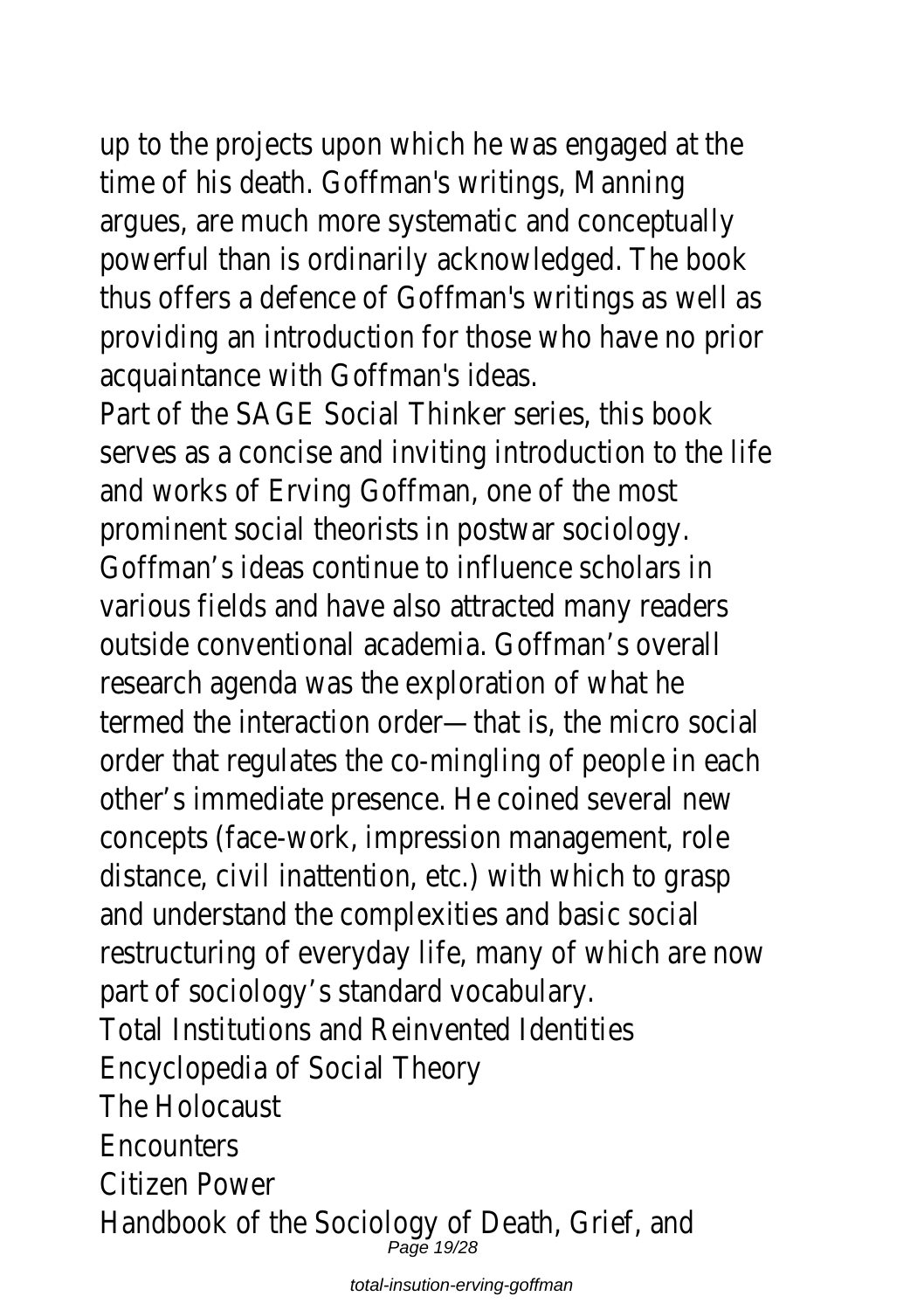## Bereavement

*"A must-read for any student—present or former—stuck in hookup culture's pressure to put out." —Ana Valens, Bitch Offering invaluable insights for students, parents, and educators, Lisa Wade analyzes the mixed messages of hookup culture on today's college campuses within the history of sexuality, the evolution of higher education, and the unfinished feminist revolution. She draws on broad, original, insightful research to explore a challenging emotional landscape, full of opportunities for self-definition but also the risks of isolation, unequal pleasure, competition for status, and sexual violence. Accessible and open-minded, compassionate and honest, American Hookup explains where we are and how we got here, asking, "Where do we go from here?" This work probes the structure and significance of the increasingly numerous and highly visible plays set in contemporary society's dead ends the hospitals, insane asylums, prisons, and military training camps so aptly described by Erving Goffman as total institutions." Carol Rosen shows how the setting in these plays tends to engulf and then to exclude the audience, turning an encompassing stage structure a closed, controlling, absolute system into a protagonist that overwhelms the characters. Originally published in 1983. The Princeton Legacy Library uses the latest print-on-demand technology to again make available previously out-ofprint books from the distinguished backlist of Princeton University Press. These editions preserve the original texts of these important books while presenting them in durable paperback and hardcover editions. The goal of* Page 20/28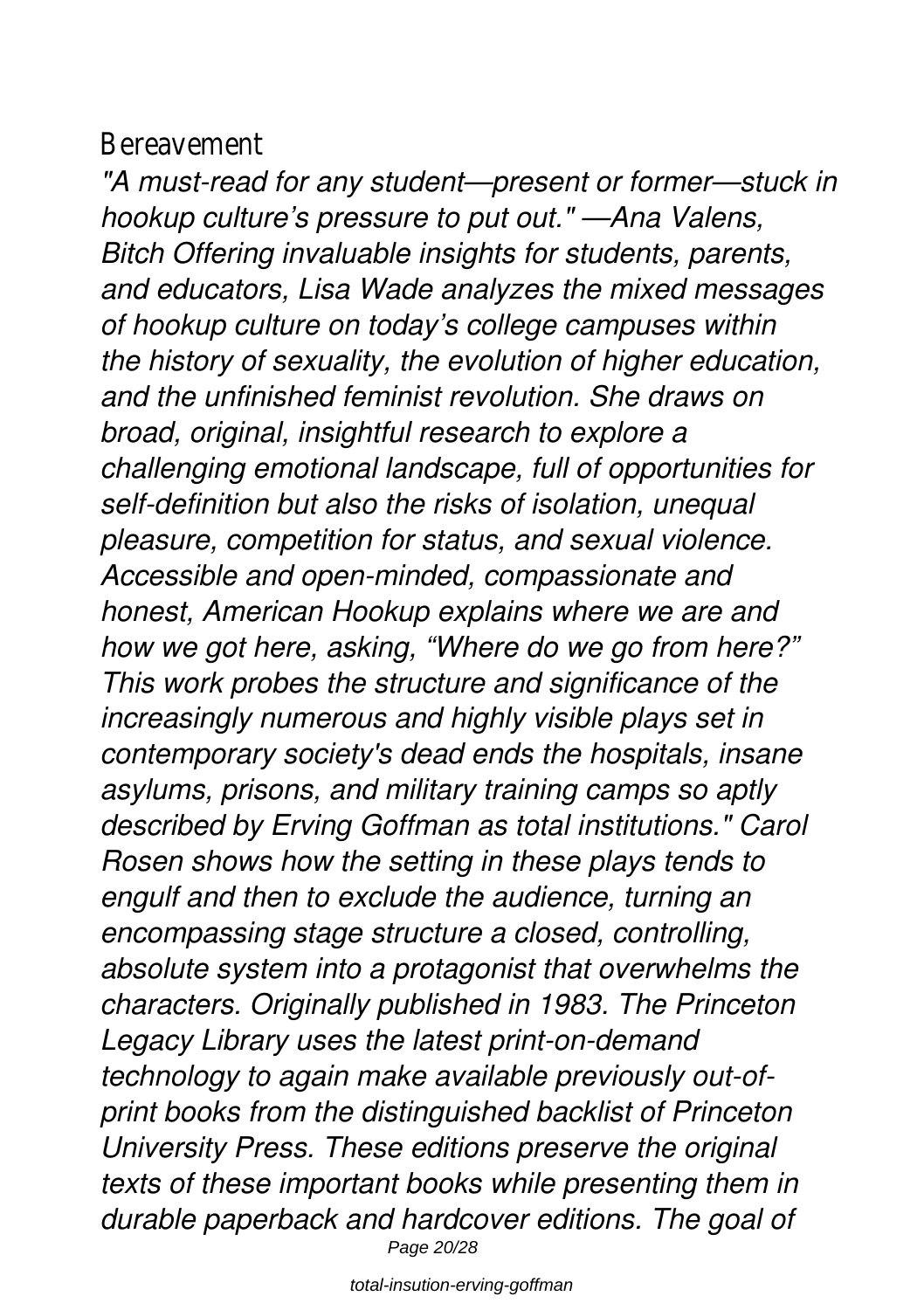*the Princeton Legacy Library is to vastly increase access to the rich scholarly heritage found in the thousands of books published by Princeton University Press since its founding in 1905.*

*Adventure and outdoor sports - from rock climbing to freestyle kayaking – are a modern social phenomenon that can tell us much about the relationship between sport, culture and contemporary society. In this engaging new introductory text, adventure sports are used to illustrate key concepts in social theory and to demonstrate why an understanding of social theory is essential for any student taking a course in sport, adventure, or outdoor education. Each chapter in the book introduces a key 'classical' or modern social theorist, including Marx, Durkheim, Weber and Elias, or a universal topic or issue in social theory, such as sustainability, commodification or identity. Within each of those chapters the theorist or topic is brought to life through case studies of adventurous activities and lived experiences, helping the reader to connect their own sporting and adventurous interests with the frameworks we use to understand wider culture and society. Concise and full of cutting-edge contemporary examples, Outdoor Adventure and Social Theory is the perfect companion for any module on the sociology of sport, adventure or outdoor recreation.*

*Auseinandersetzung mit verschiedenen Aspekten des Pflegeberufs in Großbritannien: Krankenpflege als Frauenberuf, Bilder der Pflege in der Öffentlichkeit, Geschichte der politischen Organisation und der sozioökonomischen Rahmenbedingungen im England der*

Page 21/28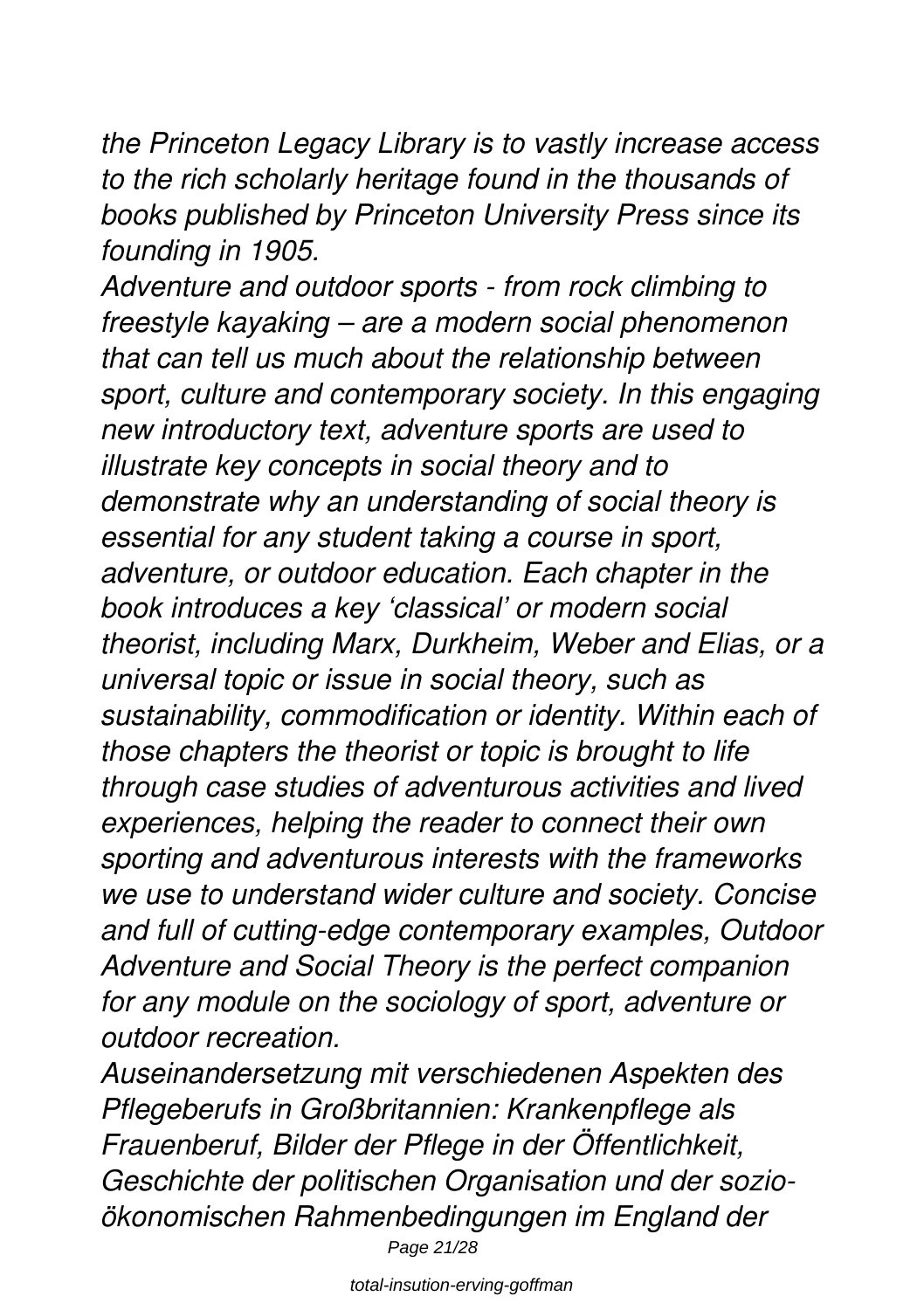*1980er Jahre. Voices from S-21 A guide to interprofessional learning and working Two Studies in the Sociology of Interaction Asylums Relations in Public Plays of Impasse* "The Encyclopedia of Social Theory provides a reference source for students and academics, embracing all major aspects of the field. Written by more than 200 internationally distinguished scholars, almost 500 entries cover core contemporary topics, concepts, schools, debates, and personalities in the history of the discipline. Special attention is paid to leading schools and debates, with shorter entries reserved for biographies of key theorists and definitions of key terms. Entries are fully cross-referenced and contain concise listings for further reading. A comprehensive index guides the reader to further divisions of contents."--BOOK JACKET. As modern healthcare evolves, it is essential for nurses to understand and work with a diverse range of people to

Page 22/28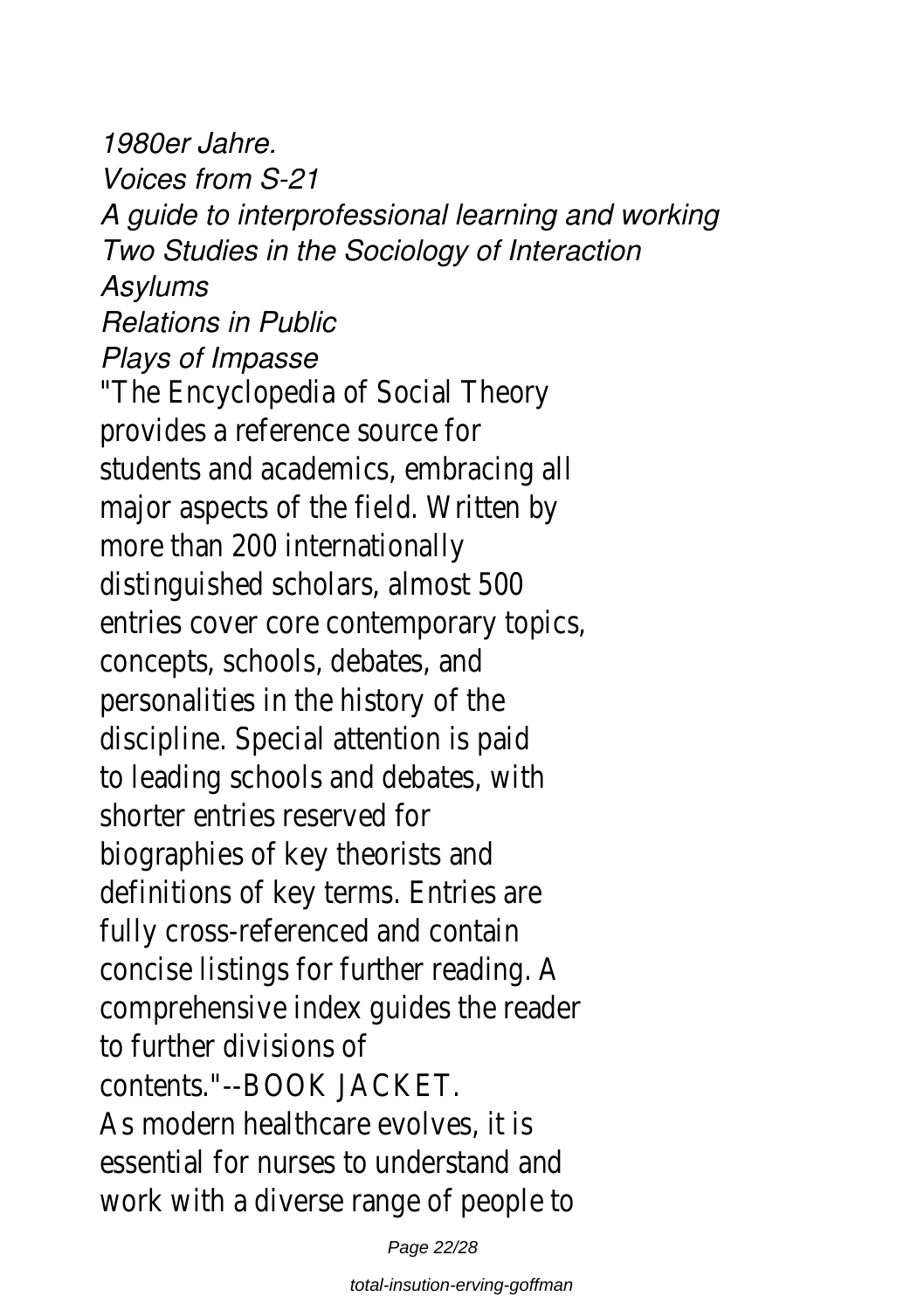provide quality care. But it is often difficult to grasp the many roles of those in healthcare services. This book provides a clear, practical and up-todate guide to the various people that nurses work with, including the essential role of service users themselves, and how to work with them to improve care. This new edition includes increased coverage of teamwork and improving mental health. It is updated throughout including discussion of LiNKS, the Care Quality Commission and Every Child Matters. Living and Dying at Murray Manor is a classic text that documents how the "work" of everyday life in a nursing home is accomplished. Jaber F. Gubrium spent several months at a nursing home as a participant-observer, involved in activities ranging from performing menial "toileting" work to serving as a gerontologist at staff meetings. The result is not a survey of statistics about nursing homes but an examination of the social organization of care in a single home the author calls Murray Manor. Gubrium's research reveals how staff, clientele, relatives, visiting Page 23/28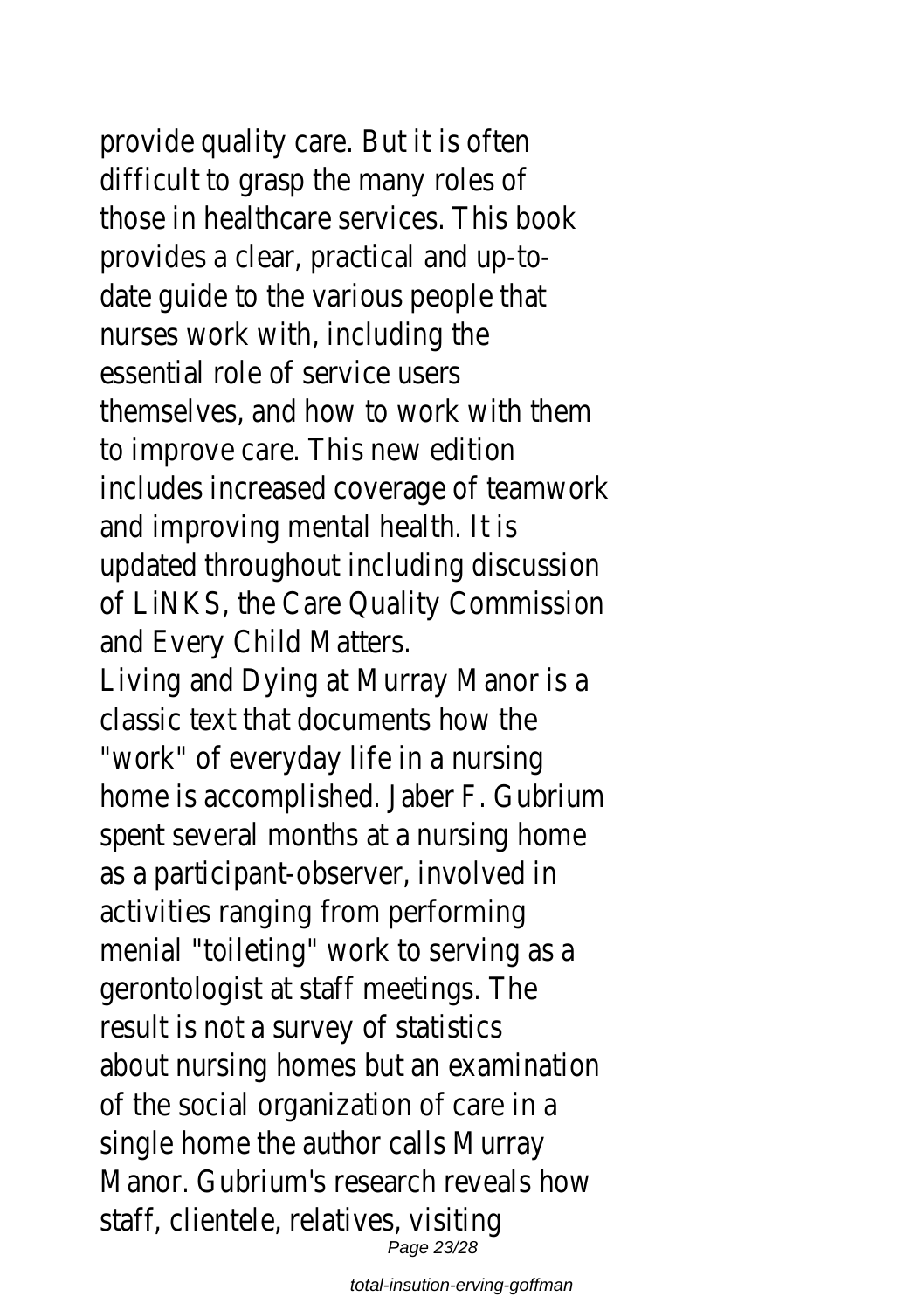physicians, and funeral directors negotiated their respective roles, needs, and goals- and how, in the end, Murray Manor emerged as an organized social entity. This volume brings together leading scholars in the area of symbolic interactionism to offer a broad discussion of issues including identity, dialogue and legitimacy. Mobility and Agency in Imprisonment and Migrant Detention Cults and New Religions Three Essays Erving Goffman and Modern Sociology A Mandate for Change Interaction Ritual Chains

**While Erving Goffman's books are among the most widely read sociological works, covering issues including the presentation of the self, total institutions, interaction order to frame analysis, they are in fact guided by a single theme: the analysis of the form of interaction in social situations and the role that individuals play in it. This book stresses Goffman's central role as a sociological theorist, exploring the potentials of his work and uncovering the recondite layers of his oeuvre. In opening a path to understanding**

Page 24/28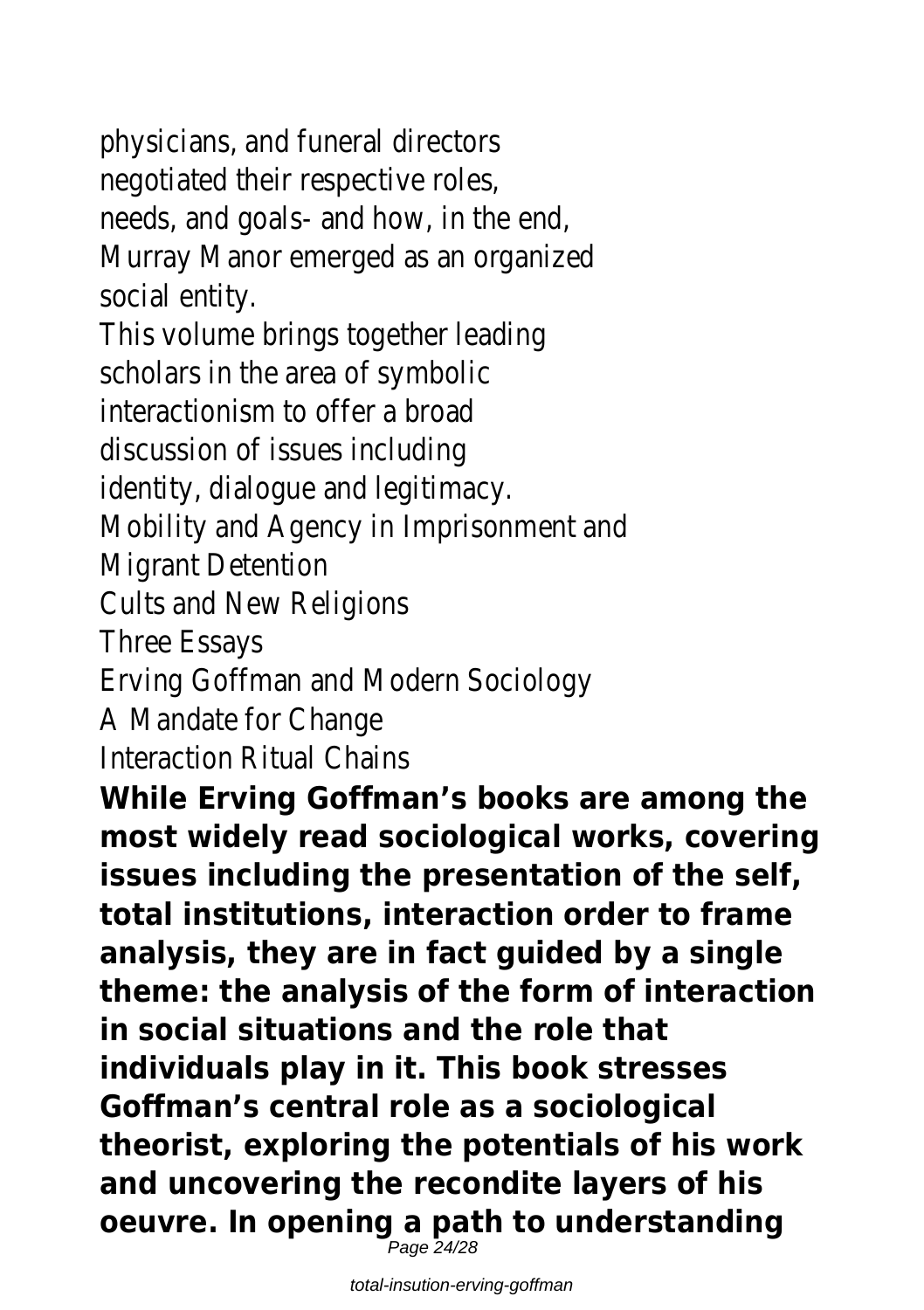**the complexity of his writings, it offers new directions for social theory and empirical research.**

**Until recently, to be in a public place meant to feel safe. That has changed, especially in cities. Urban dwellers sense the need to quickly react to gestural cues from persons in their immediate presence in order to establish their relationship to each other. Through this communication they hope to detect potential danger before it is too late for self-defense or flight. The ability to read accurately the informing signs by which strangers indicate their relationship to one another in public or semi-public places without speaking, has become as important as understanding the official written and spoken language of the country.In Relations in Public, Erving Goff man provides a grammar of the unspoken language used in public places. He shows that the way strangers relate in public is part of a design by which friends and acquaintances manage their relationship in the presence of bystanders. He argues that, taken together, this forms part of a new domain of inquiry into the rules for co-mingling, or public order.Most people give little thought to how elaborate and complex our everyday behavior**

Page 25/28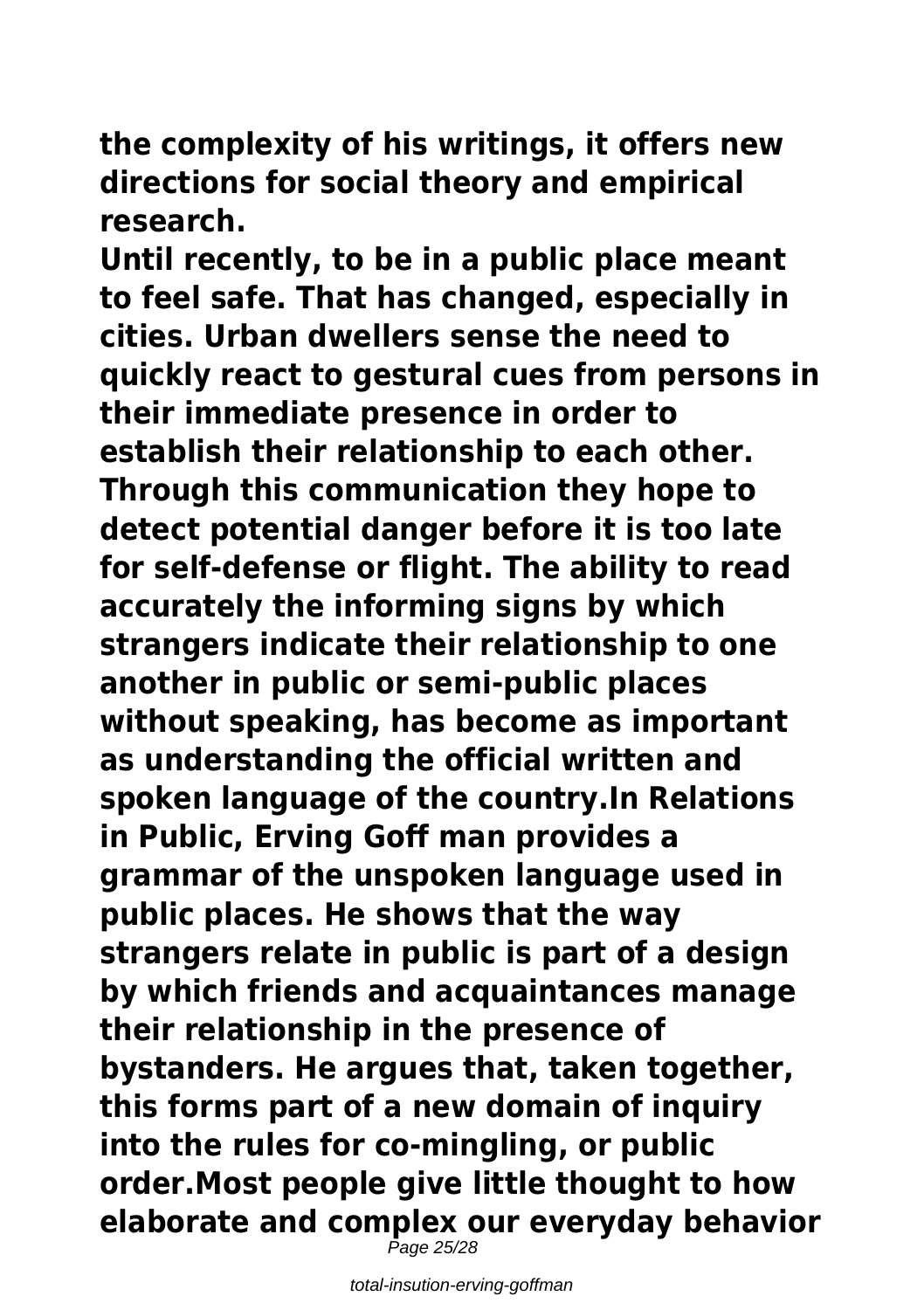**in public actually is. For example, we adhere to the rules of pedestrian traffic on a busy thoroughfare, accept the usual ways of acting in a crowded elevator or subway car, grasp the delicate nuances of conversational behavior, and respond to the rich vocabulary of body gestures. We behave differently at weddings, at meals, in crowds, in couples, and when alone. Such everyday behavior, though generally below the level of awareness, embodies unspoken codes of social understandings necessary for the orderly conduct of society.**

**This book traces the history of the concept of work from its earliest stages and shows that its further formalization leads to equilibrium principle and to the principle of virtual works, and so pointing the way ahead for future research and applications. The idea that something remains constant in a machine operation is very old and has been expressed by many mathematicians and philosophers such as, for instance, Aristotle. Thus, a concept of energy developed. Another important idea in machine operation is Archimedes' lever principle. In modern times the concept of work is analyzed in the context of applied mechanics mainly in Lazare Carnot mechanics and the mechanics**

Page 26/28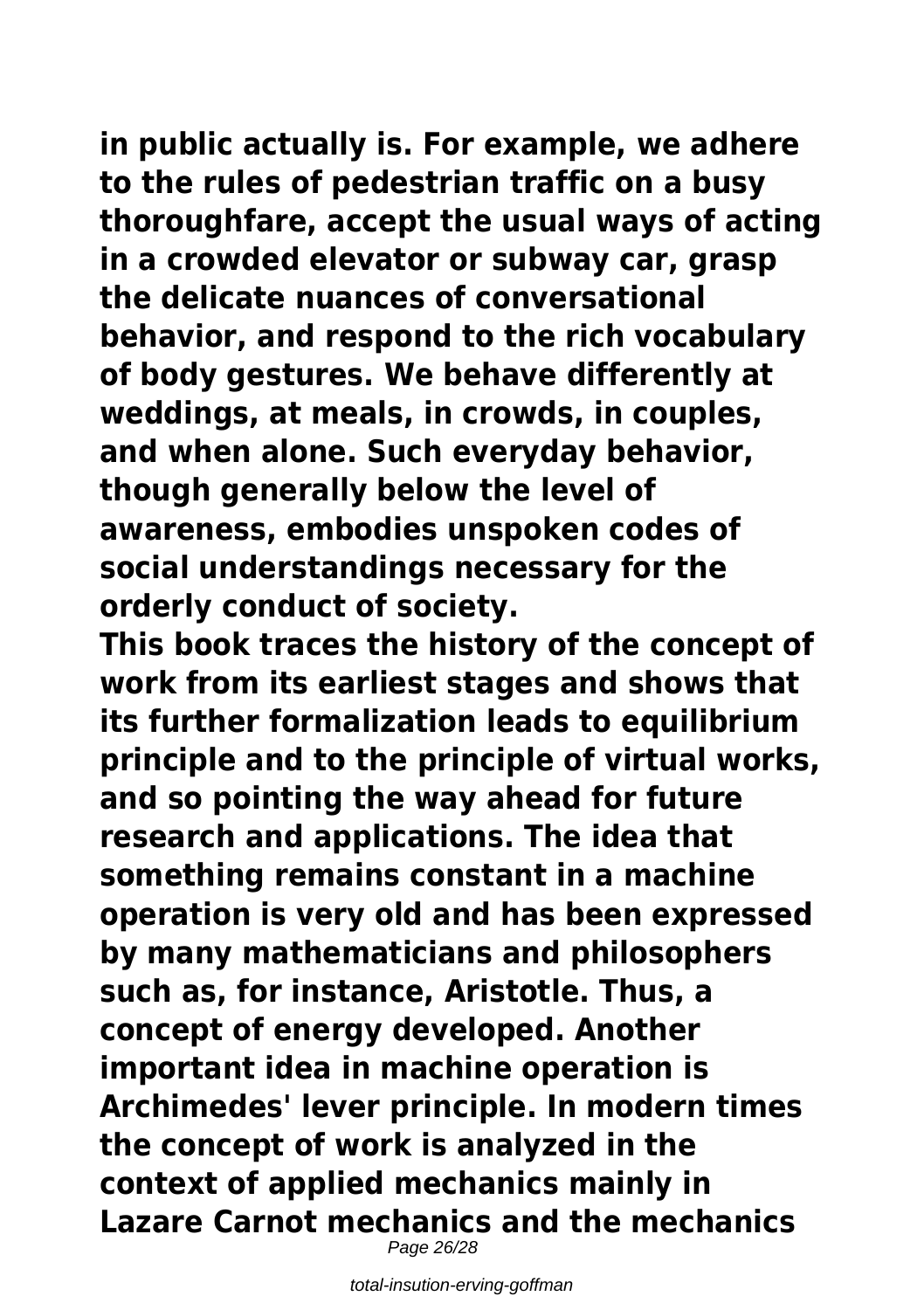**of the new generation of polytechnical engineers like Navier, Coriolis and Poncelet. In this context the word "work" is finally adopted. These engineers are also responsible for the incorporation of the concept of work into the discipline of economics when they endeavoured to combine the study of the work of machines and men together.**

**The Goffman Reader aims to bring the most complete collection of Erving Goffman's (1922-1982) writing and thinking as a sociologist. Among the most inventive, unique and individualistic of thinkers in American sociology, his works first appeared in the early 1950's at a time when a more formal, traditional sociology dominated the scene. In this collection, Goffman's work is arranged into four categories: the production of self, the confined self, the nature of social life, and the framing of experience. Through this arrangement, readers will not only be presented with Goffman's thinking in chronological order, but also with a framework of analysis that clearly introduces the social theoretical ideas by which Goffman shaped the direction of sociological thought through the late twentieth century. American Hookup: The New Culture of Sex on** Page 27/28